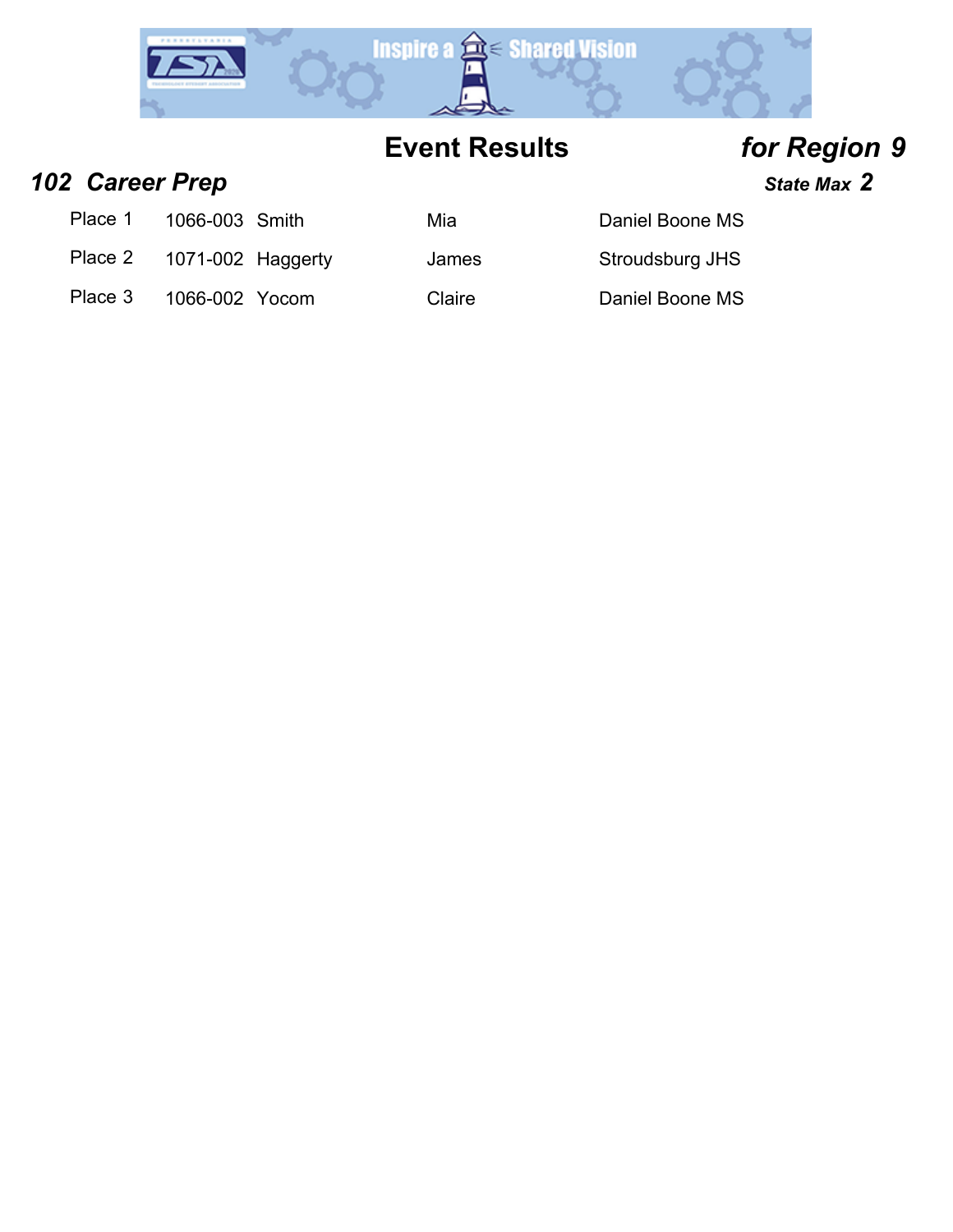

### *105 Children's Stories State Max 1*

- Place 1 1066-901 Team A Daniel Boone MS
- Place 2 1066-902 Team B Daniel Boone MS
- Place 3 1071-901 Team A Stroudsburg JHS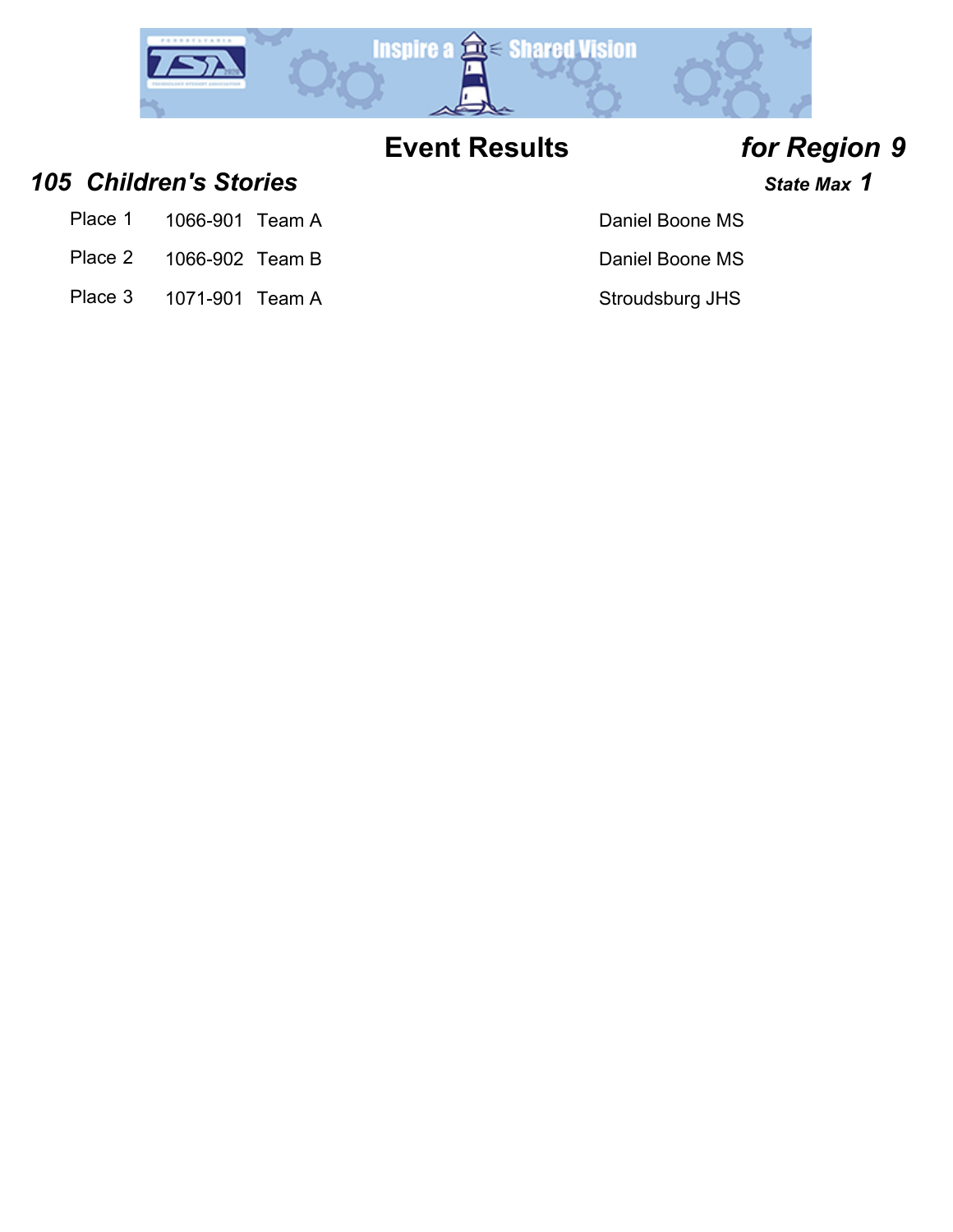

*112 Digital Photography State Max 1*

| Place 1 | 1066-010 Fryer   |  |
|---------|------------------|--|
| Place 2 | 1066-008 Derrick |  |
| Place 3 | 1066-009 Poole   |  |
| Place 4 | 1066-004 Prtiz   |  |

| Place 1 | 1066-010 Fryer            | Savannah | Daniel Boone MS |
|---------|---------------------------|----------|-----------------|
|         | Place 2  1066-008 Derrick | Emerson  | Daniel Boone MS |
| Place 3 | 1066-009 Poole            | Matt     | Daniel Boone MS |
| Place 4 | 1066-004 Prtiz            | Jen      | Daniel Boone MS |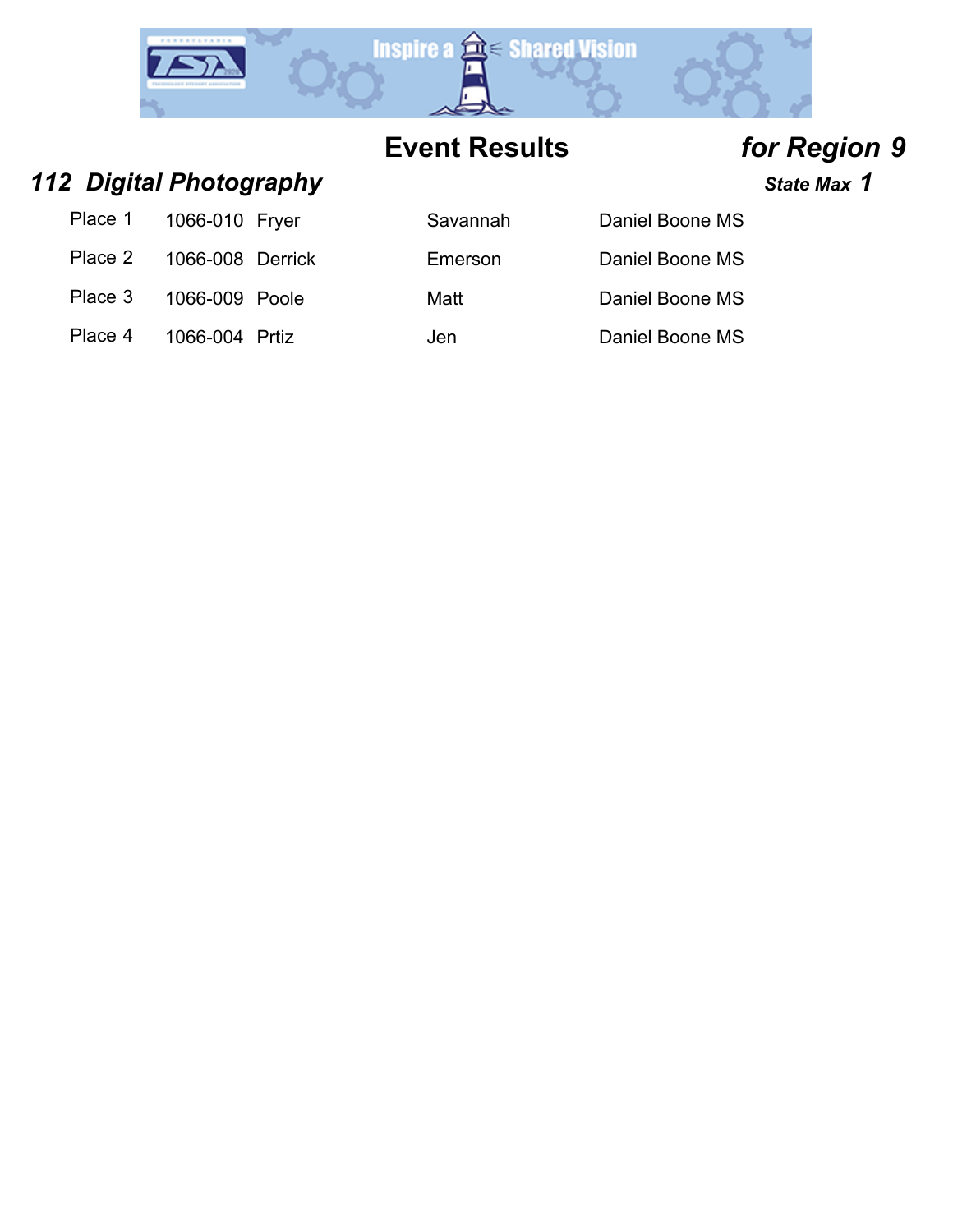

### 115 **Essays on Technology State Max 1** State Max 1

Place 1 1066-004 Prtiz Jen Jen Daniel Boone MS

Place 2 1071-002 Haggerty James Stroudsburg JHS

Place 3 1071-003 Christian Cwen Stroudsburg JHS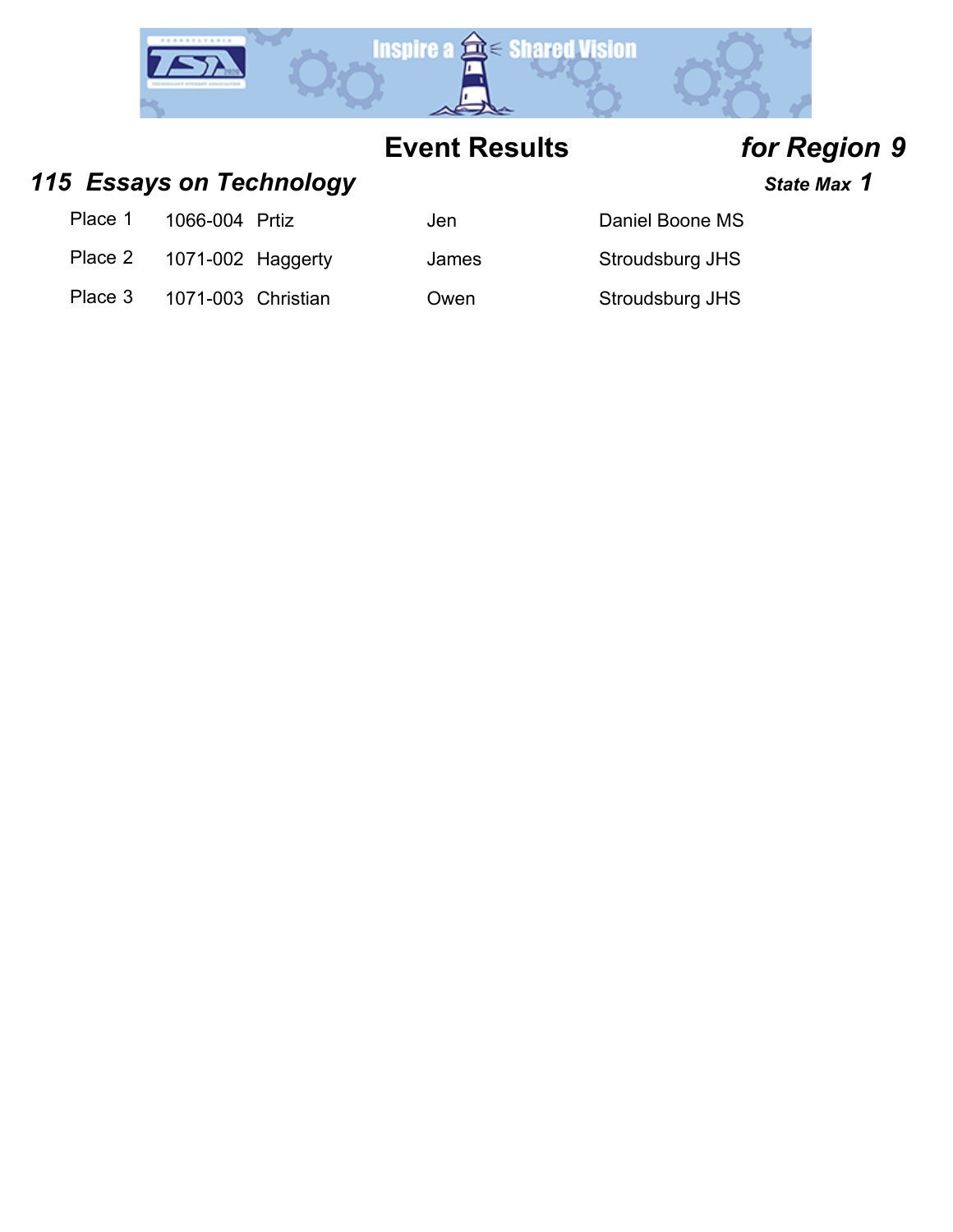

### *124 Medical Technology State Max 2*

Place 1 1066-901 Team A Daniel Boone MS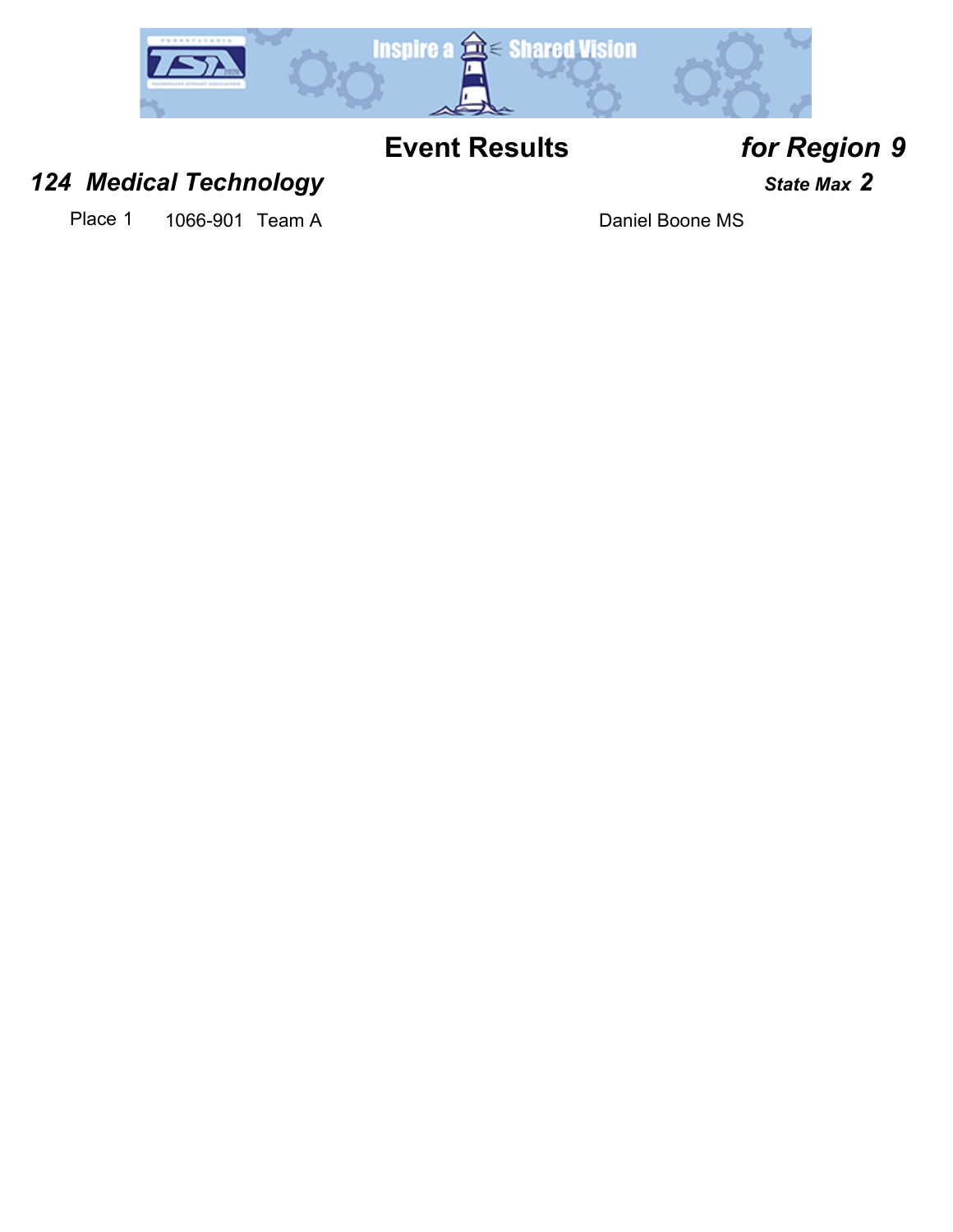

**126 Off the Grid 126 Off the Grid** *n***<sub>1</sub>**  $\frac{1}{2}$  **<b>***State Max* **1** 

- Place 1 1071-901 Team A Stroudsburg JHS
- Place 2 1066-901 Team A Daniel Boone MS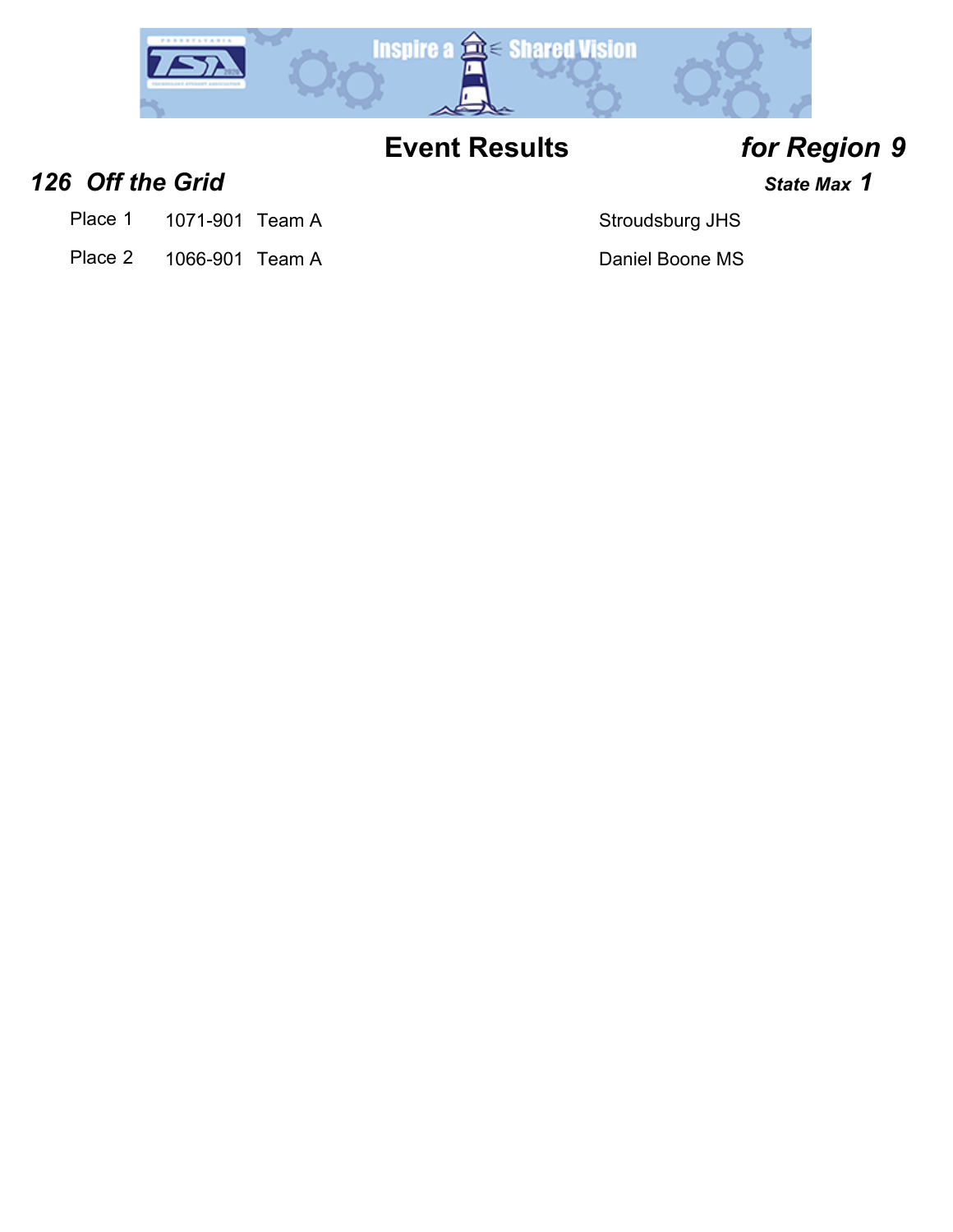

### *129 Promotional Marketing COMPONER <b>129 State Max 1*

Place 1 1071-010 Burke Lila Lila Stroudsburg JHS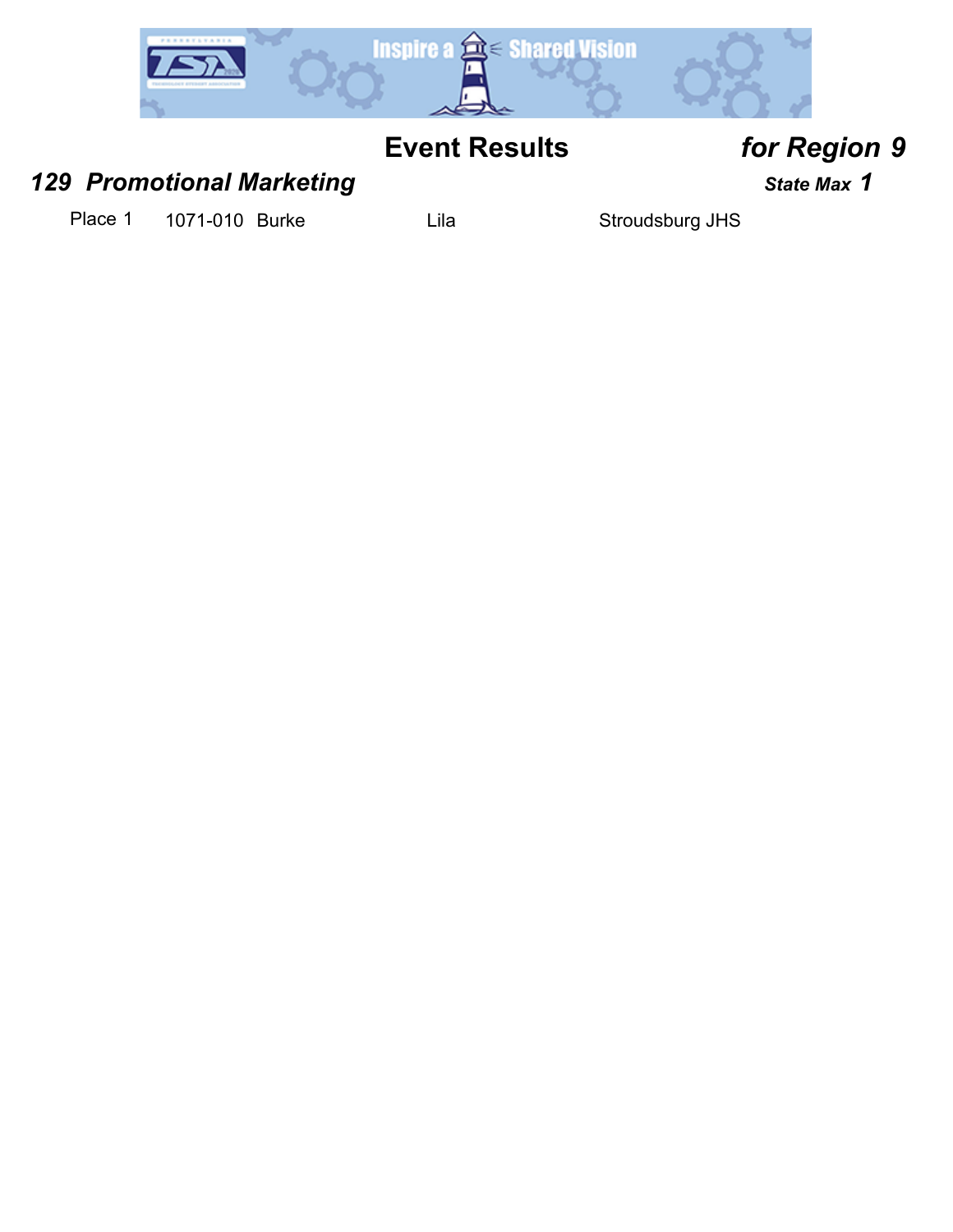

### *130 STEM Animation State Max 2*

Place 1 1066-901 Team A Daniel Boone MS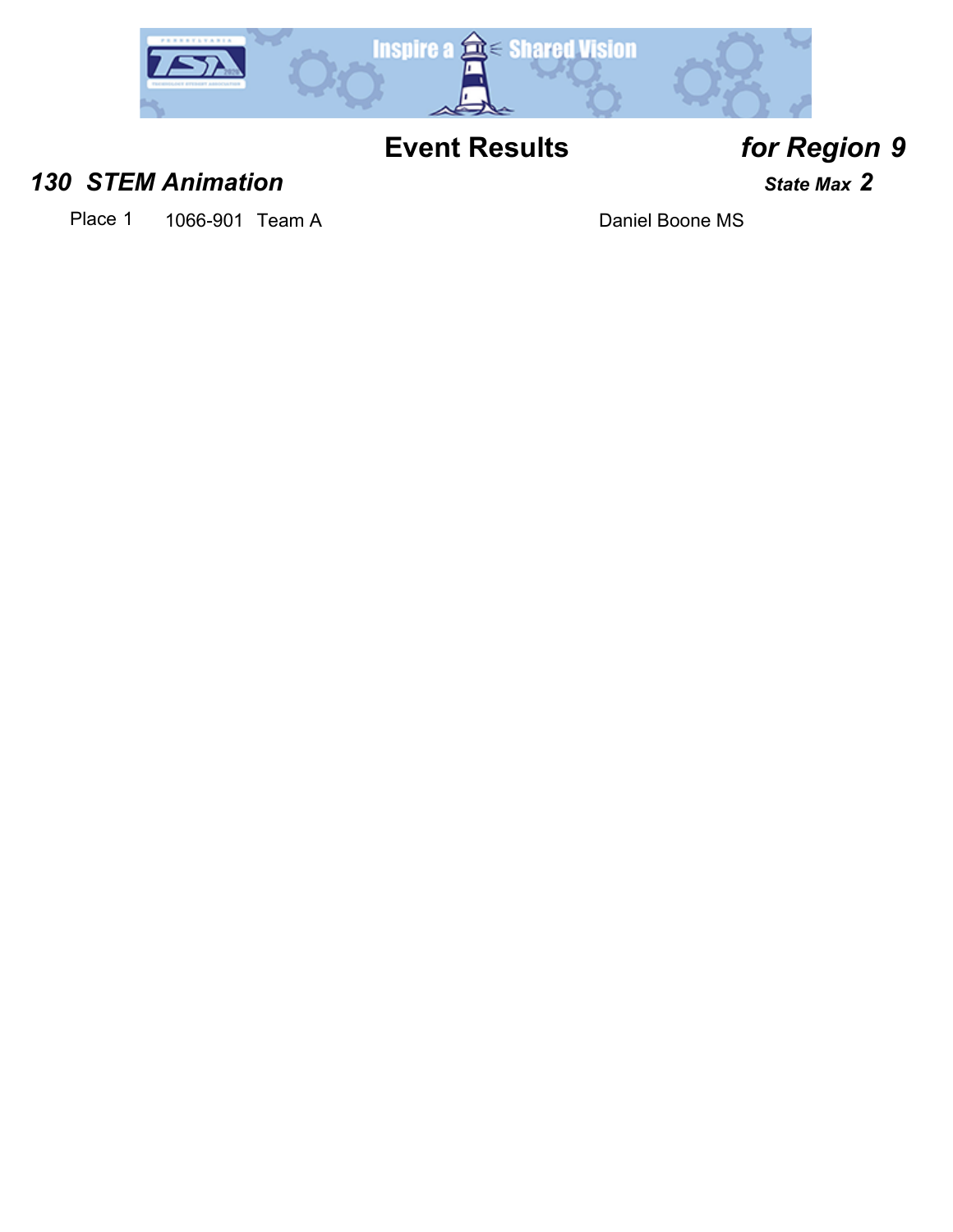

### *135 Video Game Design State Max 1*

Place 1 1071-901 Team A Stroudsburg JHS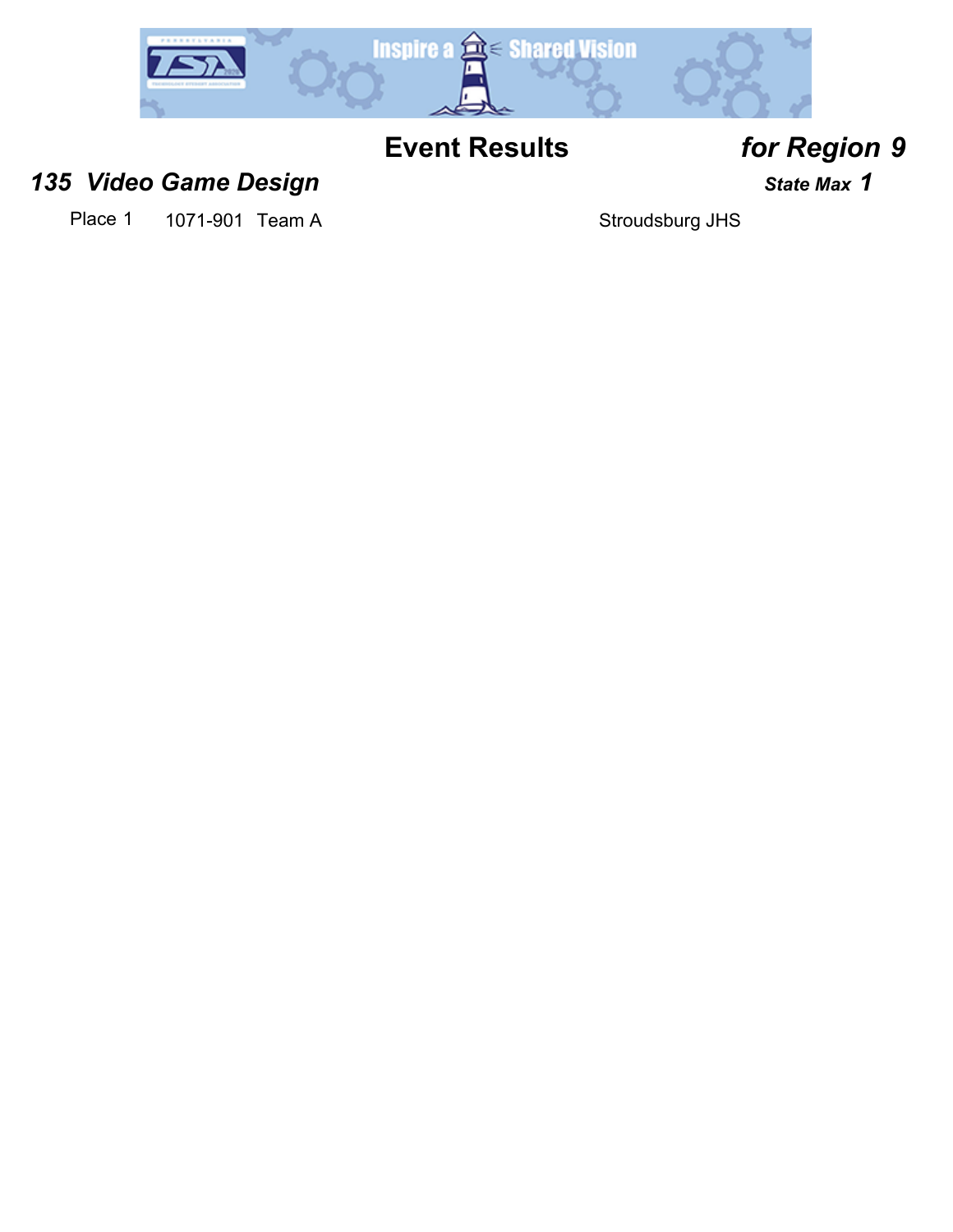

157 PA - Safety Illustration *All State Max* 1

- Place 1 1071-012 Awuah Milliam Stroudsburg JHS
- Place 2 1071-002 Haggerty James Stroudsburg JHS

- 
- Place 3 1066-003 Smith Mia Mia Daniel Boone MS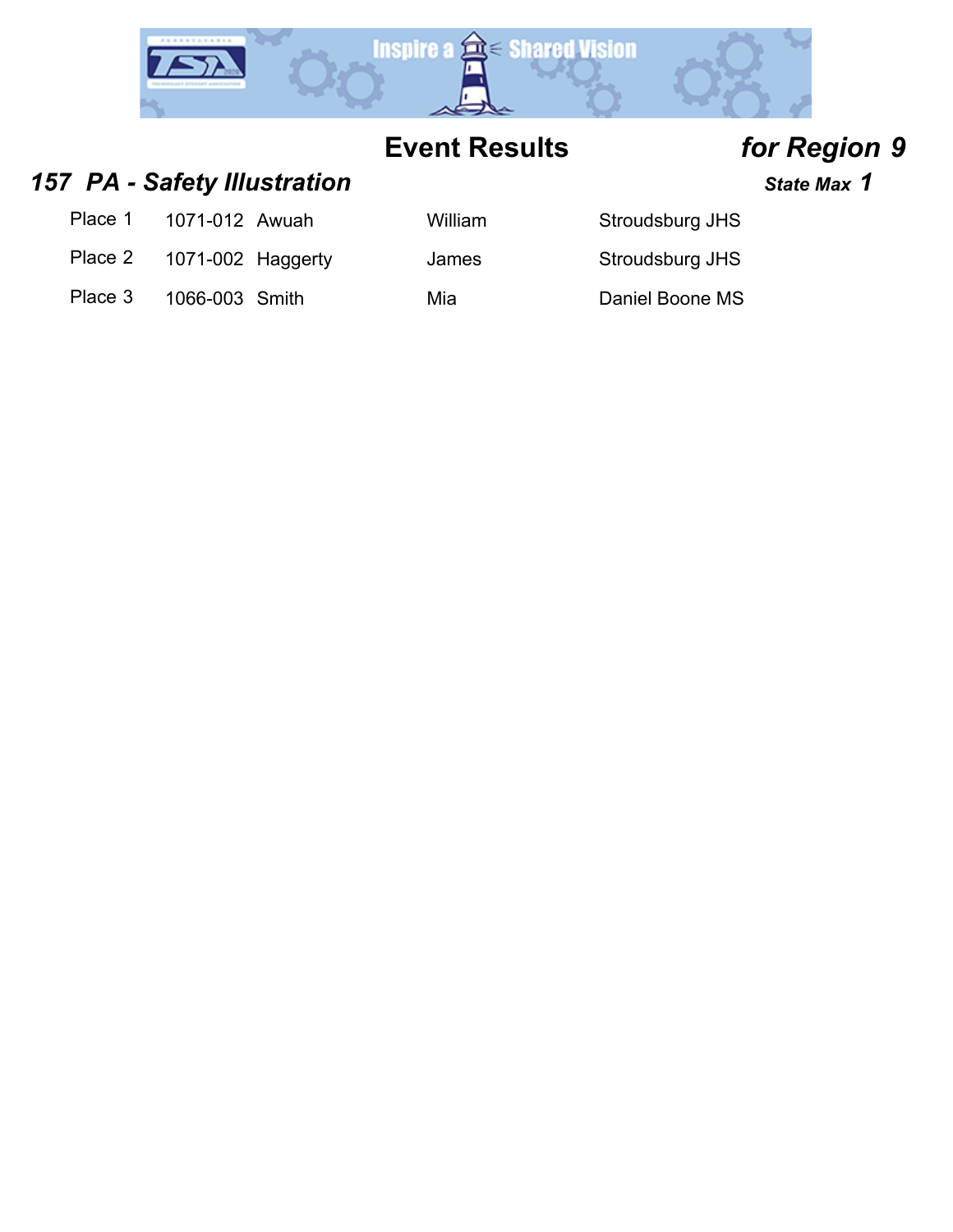

### *158 PA - Snapshot State Max 4*

Place 1 1066-004 Prtiz Solen Daniel Boone Daniel Boone Daniel Boone Daniel Boone D Place 2 1066-016 Herbst Garret Daniel Boone D

Place 4 1066-006 Schaefer Luke Luke Daniel Boone MS

| Daniel Boone MS |  |
|-----------------|--|
| Daniel Boone MS |  |

Place 3 1066-015 Lake Philip Daniel Boone MS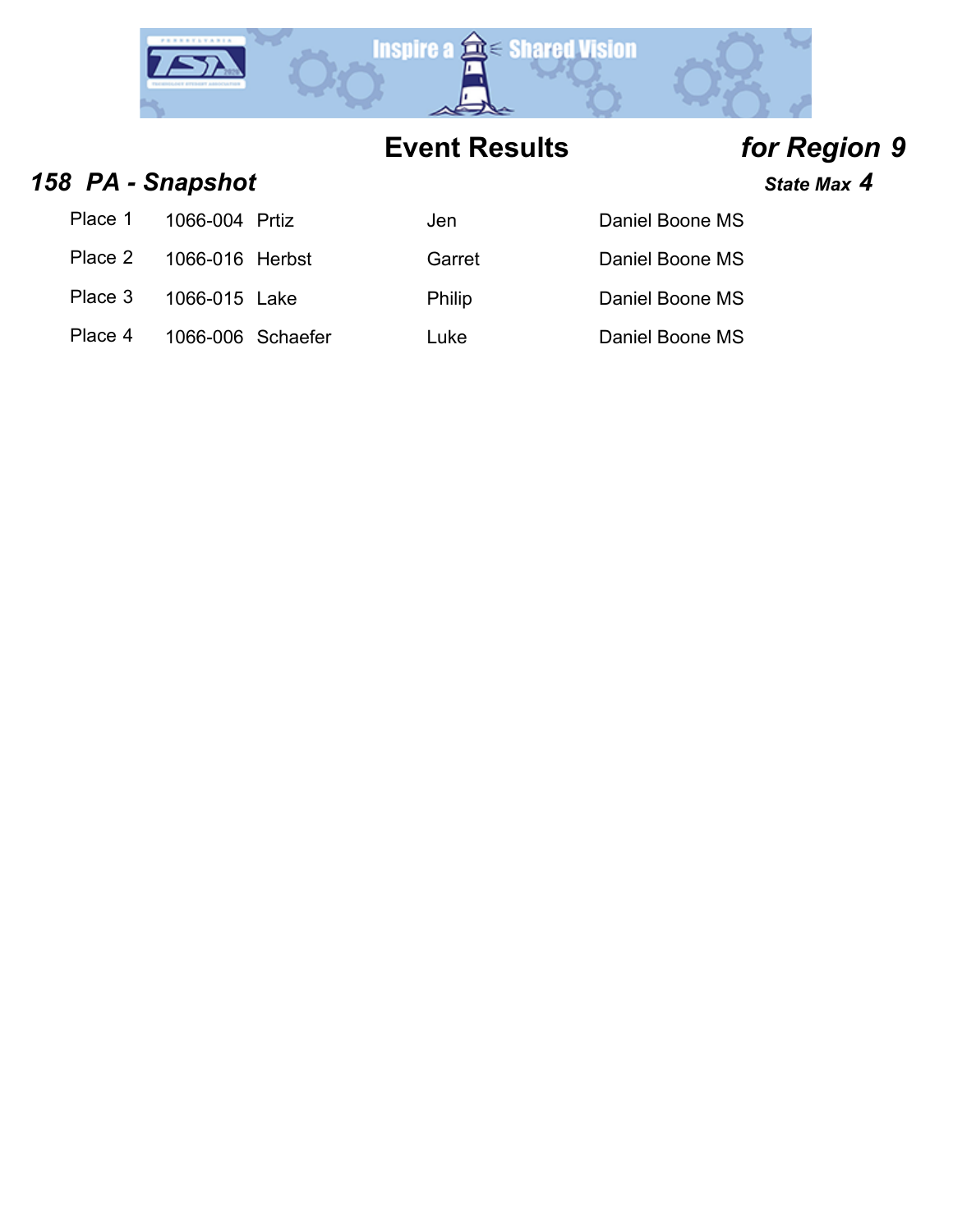

### *202 Architectural Design State Max Q*

| Place 1<br>2004-901 Team A |
|----------------------------|
|----------------------------|

- Place 2 2111-902 Team B Easton Area HS
- Place 3 2151-902 Team B Daniel Boone Area HS
- Place 4 2151-901 Team A Daniel Boone Area HS

### Boyertown Area SHS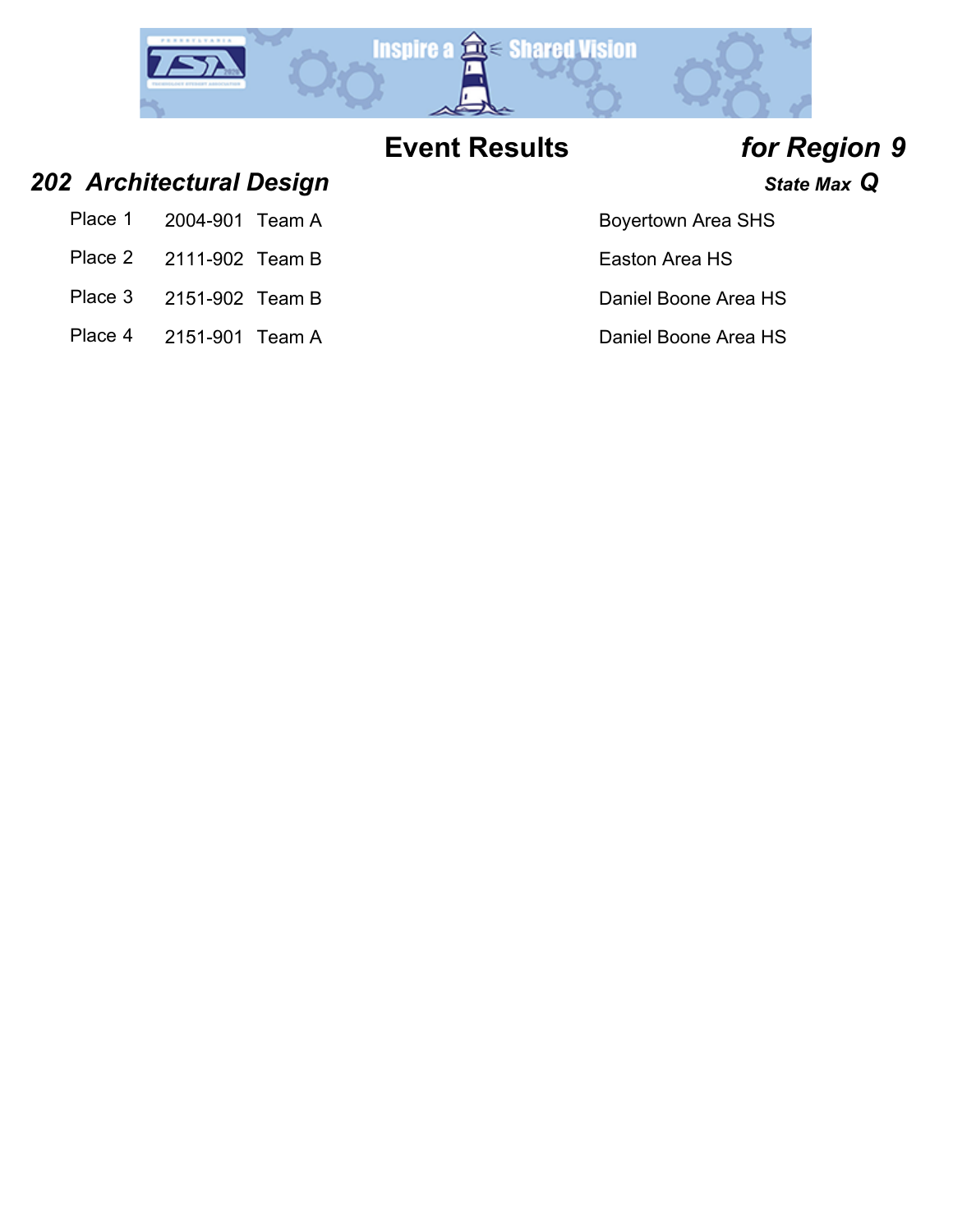

- 203 Biotechnology Design **1989** State Max 1
	- Place 1 2151-902 Team B Daniel Boone Area HS
	- Place 2 2004-902 Team B Boyertown Area SHS
	- Place 3 2087-901 Team A Exeter Township SHS
	- Place 4 2151-901 Team A Daniel Boone Area HS
	- Place 5 2195-901 Team A Cley Valley HS
	- Place 6 2004-903 Team C Boyertown Area SHS
- 
- 
- 
- 
- 
-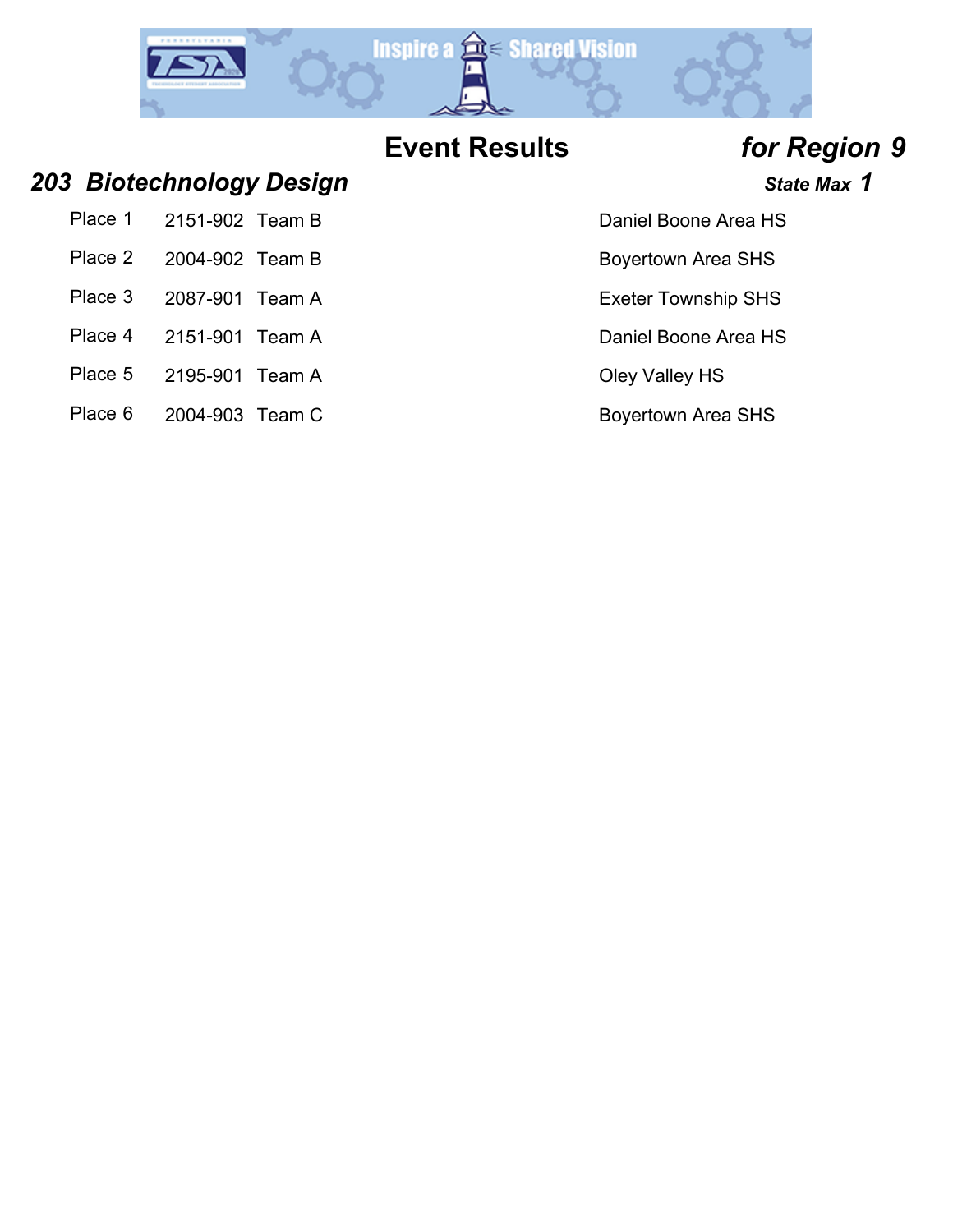

*204 Board Game Design State Max 1*

| Place 1 2004-901 Team A |  |
|-------------------------|--|
| Place 2 2111-901 Team A |  |
| Place 3 2195-901 Team A |  |

- Place 4 2195-902 Team B Cley Valley HS
- Place 5 2004-903 Team C Boyertown Area SHS
- Place 6 2004-902 Team B Boyertown Area SHS

Boyertown Area SHS

Easton Area HS

**Oley Valley HS**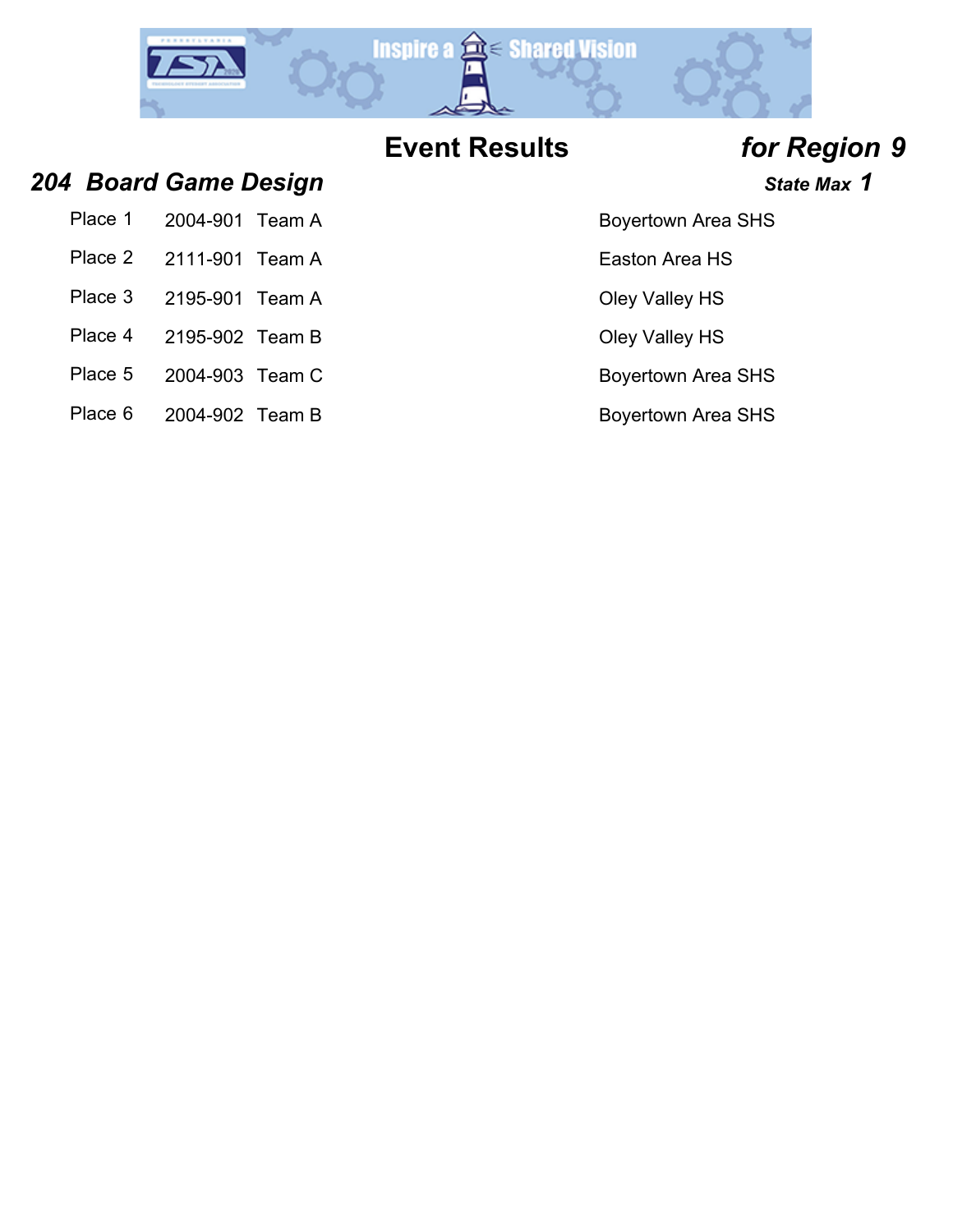

- *208 Children's Stories State Max 1*
	- Place 1 2004-902 Team B Boyertown Area SHS
	- Place 2 2004-901 Team A Boyertown Area SHS
	- Place 3 2004-903 Team C Boyertown Area SHS
	- Place 4 2151-902 Team B Daniel Boone Area HS

- 
-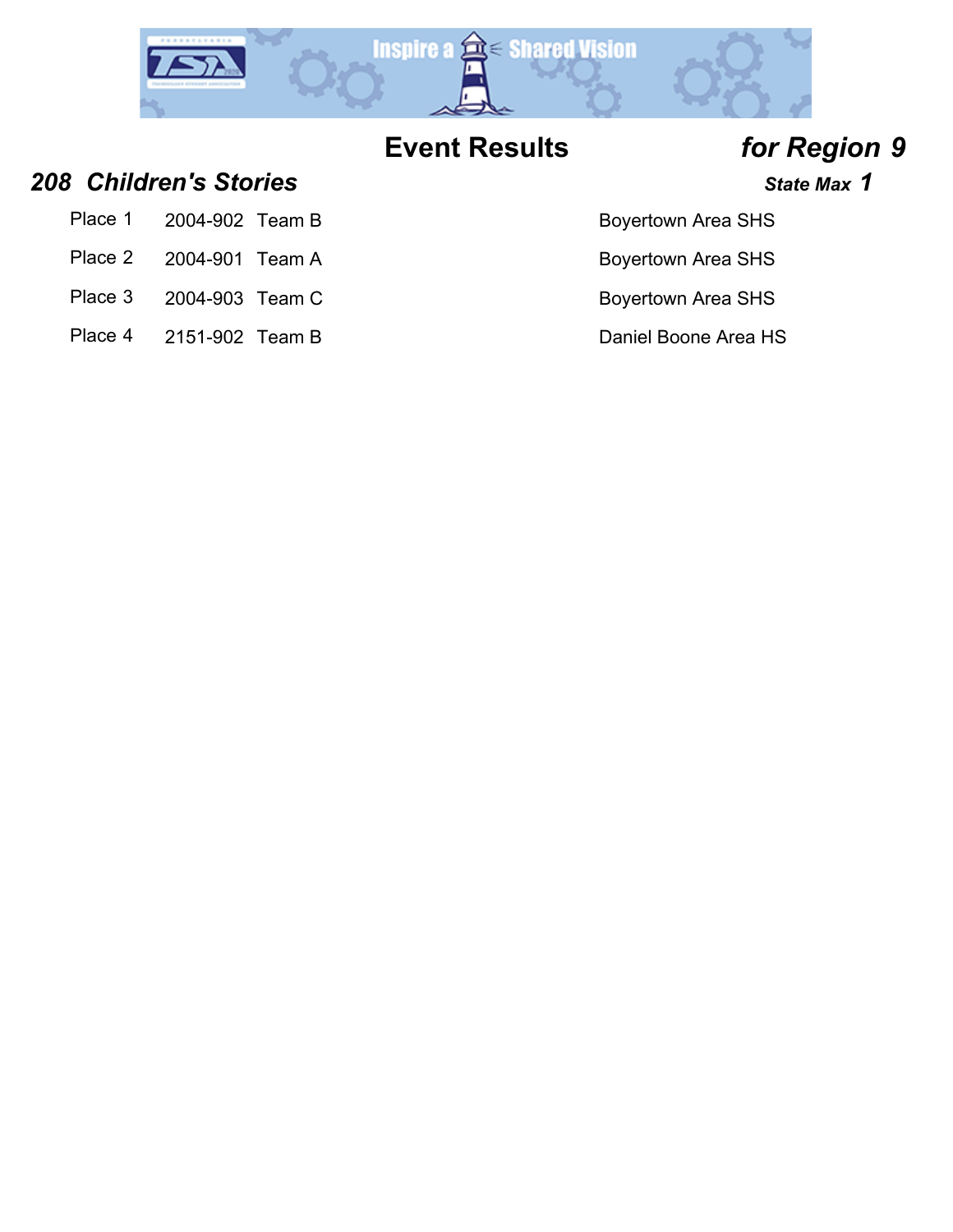

### *210 Computer Integrated Manufacturing (CIM) State Max 1*

Place 1 2004-902 Team B Boyertown Area SHS Place 2 2222-902 Team B Moravian Academy HS

- Place 3 2004-903 Team C Boyertown Area SHS
- Place 4 2111-901 Team A Easton Area HS
- Place 5 2087-902 Team B Exeter Township SHS
- Place 6 2087-901 Team A Exeter Township SHS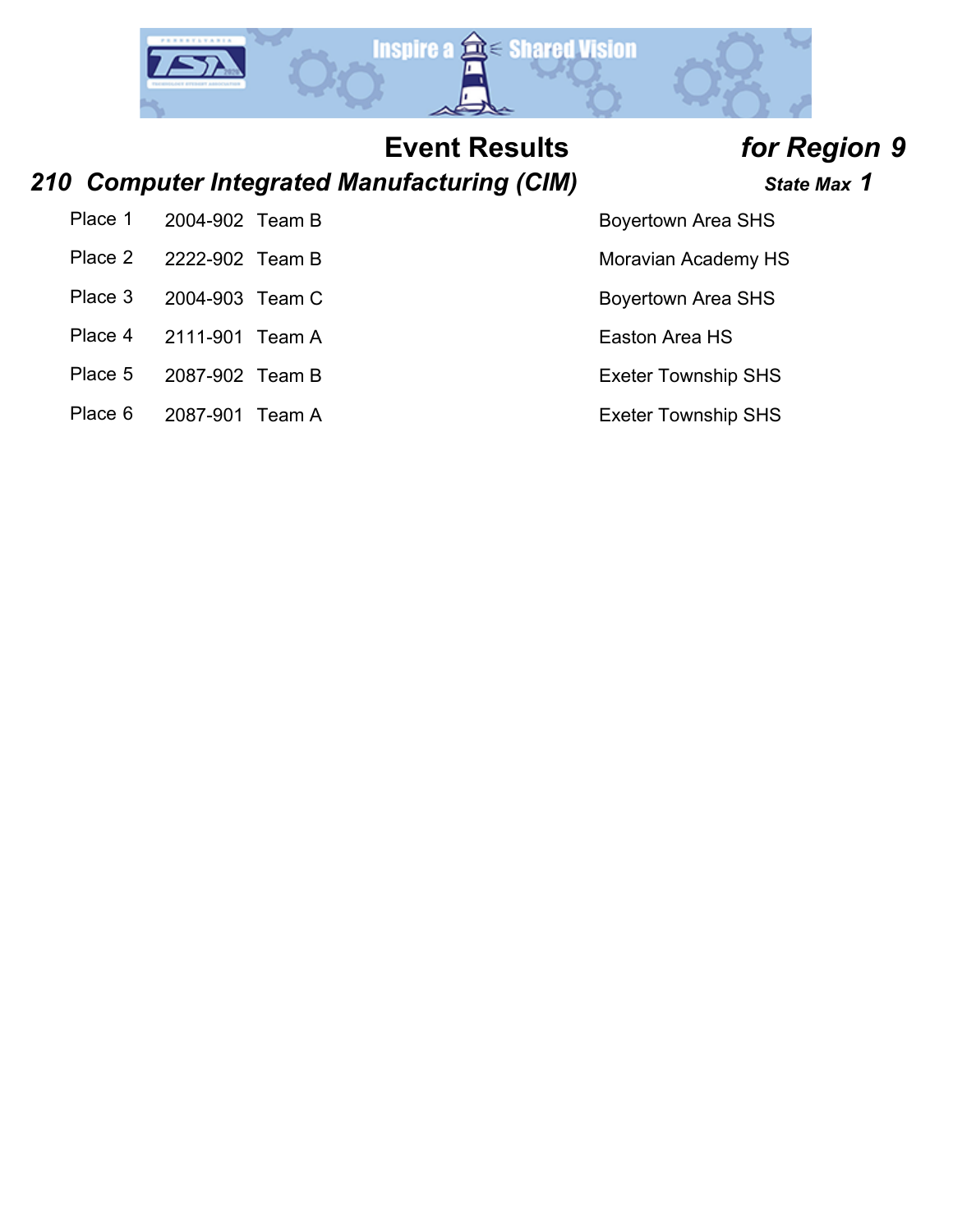

### *213 Debating Technological Issues State Max 1*

Place 1 2151-901 Team A Daniel Boone Area HS

- Place 2 2195-902 Team B Oley Valley HS
- Place 3 2063-901 Team A Stroudsburg HS
- Place 4 2222-901 Team A Moravian Academy HS
- 
- Place 6 2004-901 Team A Boyertown Area SHS
- Place 7 2087-901 Team A Exeter Township SHS
- Place 8 2004-903 Team C Boyertown Area SHS

- 
- 
- 
- 
- Place 5 2087-902 Team B Exeter Township SHS
	-
	-
	-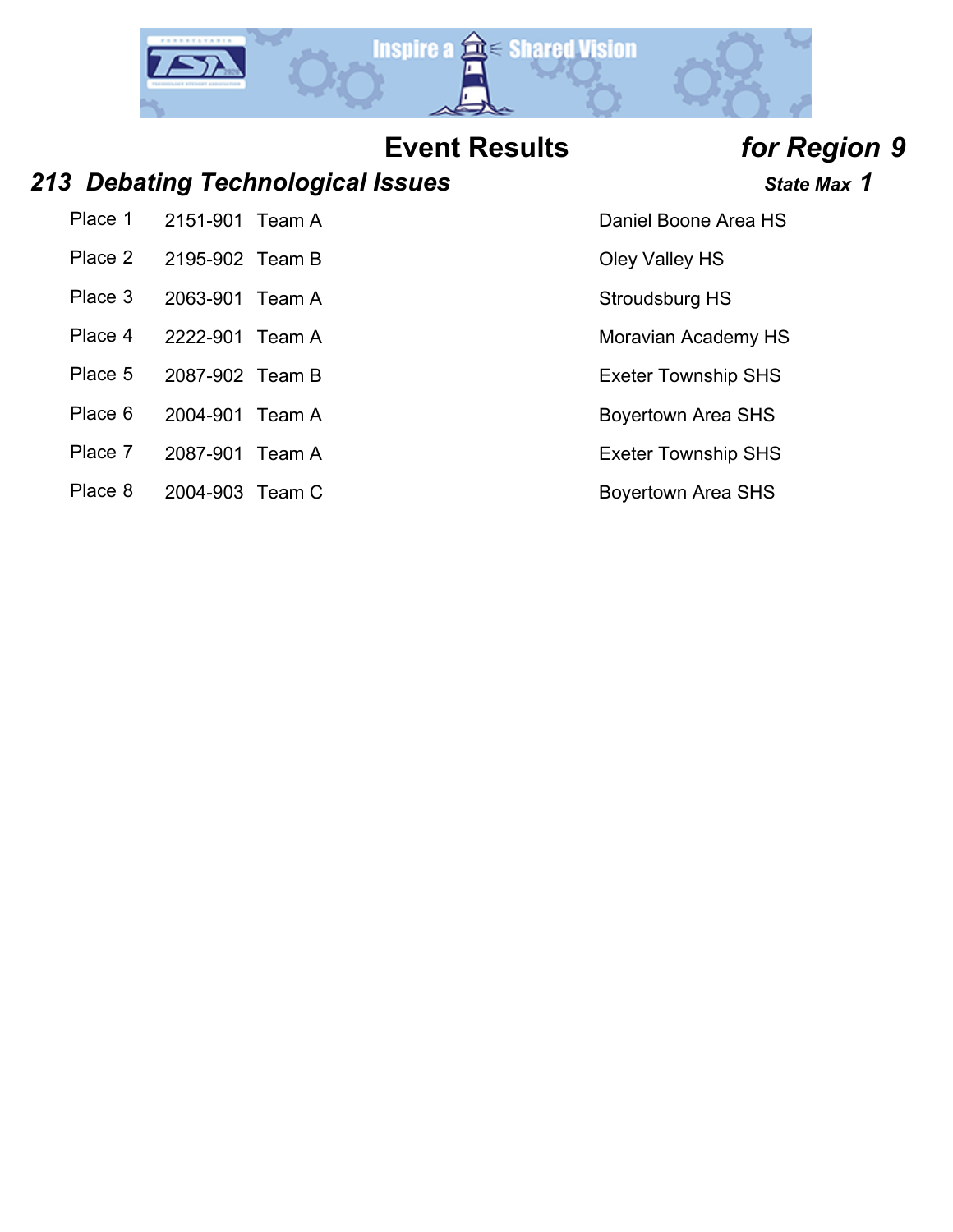

### *214 Digital Video Production State Max 1*

- Place 1 2004-901 Team A Boyertown Area SHS
- Place 2 2111-901 Team A Easton Area HS
- Place 3 2087-901 Team A Exeter Township SHS
- Place 4 2004-902 Team B Boyertown Area SHS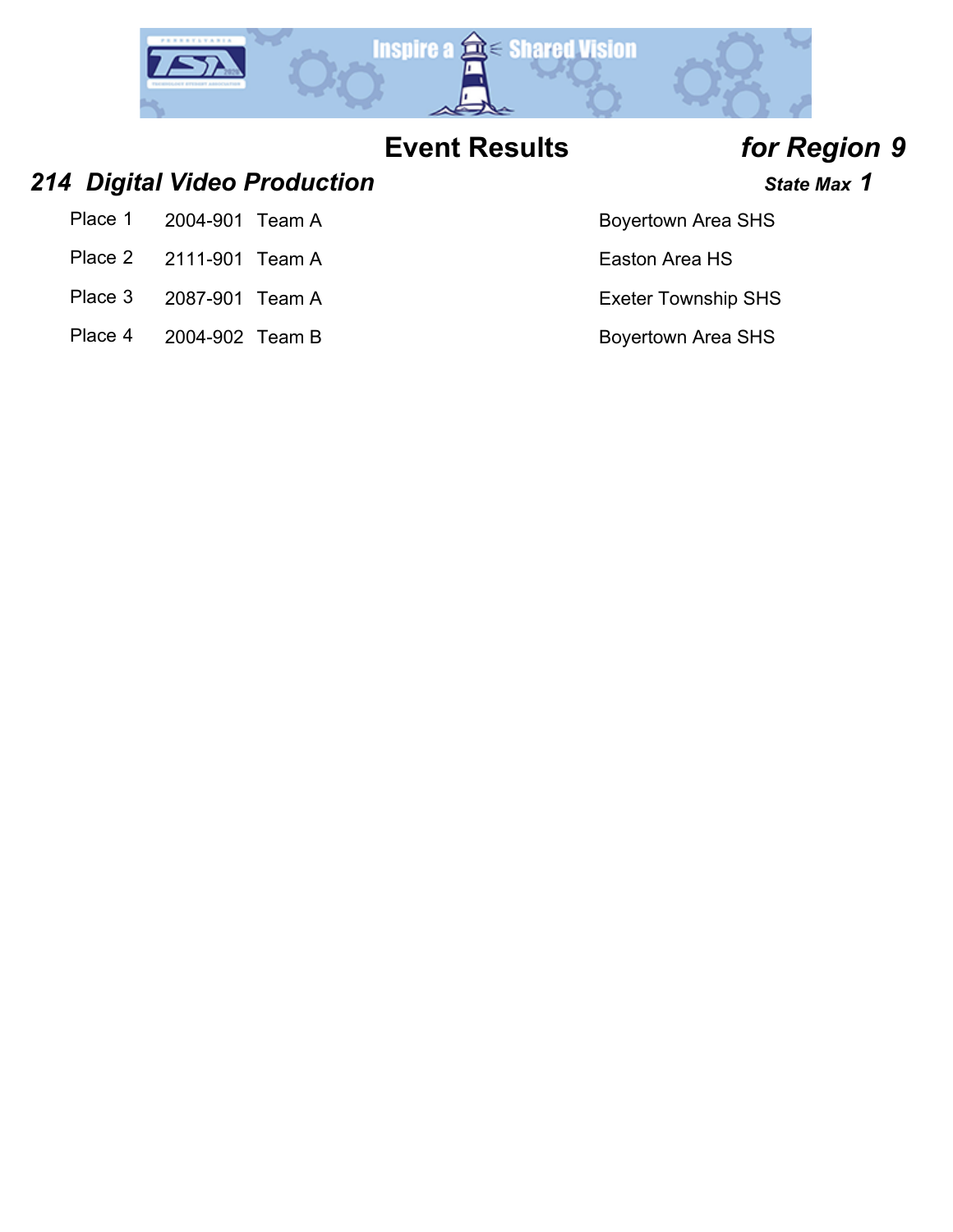

- 
- 
- 
- 
- 

### *216 Engineering Design State Max 1*

- Place 1 2004-904 Team D Boyertown Area SHS
- Place 2 2087-901 Team A Exeter Township SHS
- Place 3 2151-902 Team B Daniel Boone Area HS
- Place 4 2222-901 Team A Moravian Academy HS
- Place 5 2111-901 Team A Easton Area HS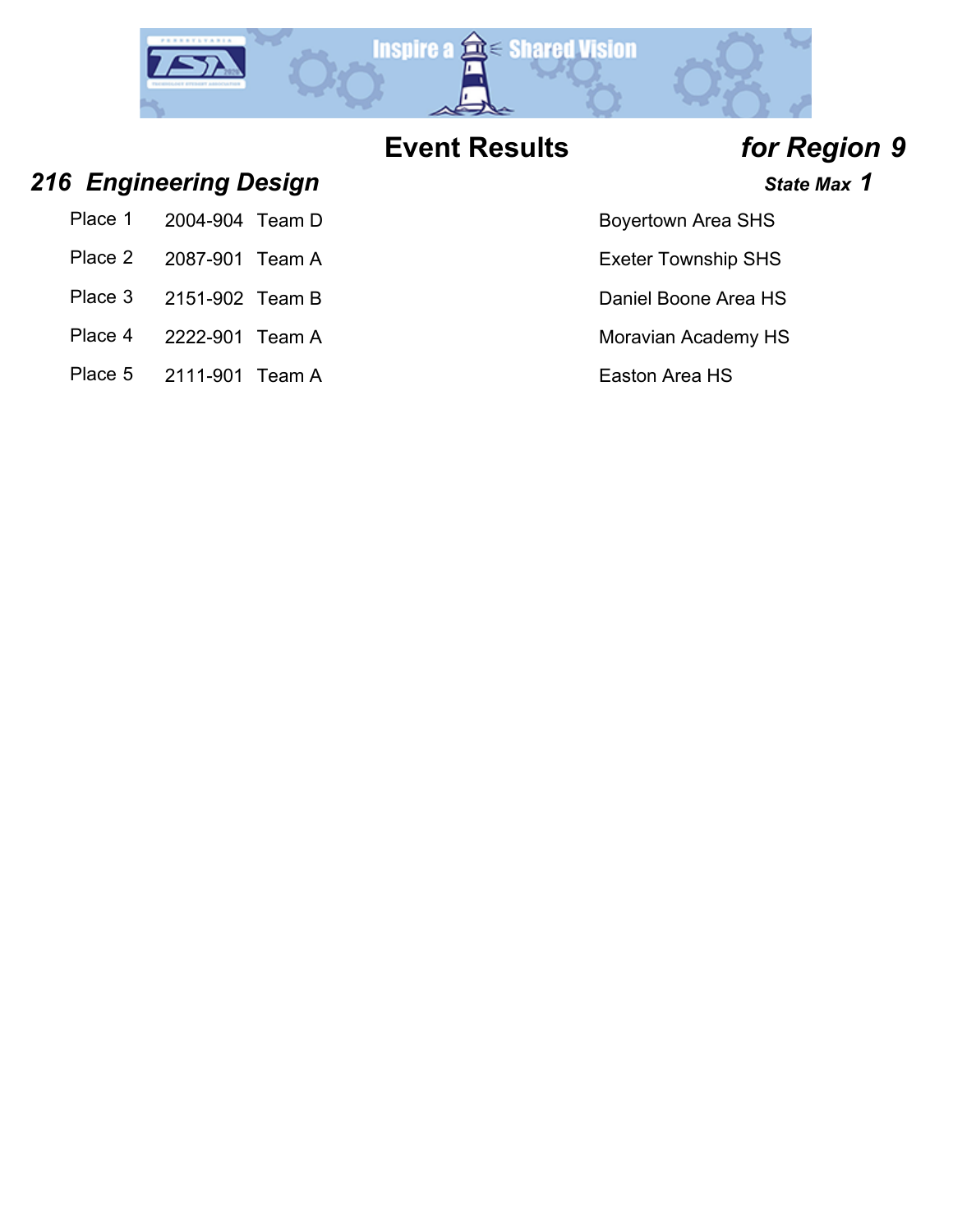

### **217** *Essays on Technology* **State Max 1** State Max 1

Place 1 2222-004 Chen Yiyi Yiyi Moravian Academy HS

Place 2 2111-005 Storino Madison Easton Area HS

Place 3 2004-021 Woodring Jordan Boyertown Area SHS

Place 4 2195-003 Osterle Freya Freya Cley Valley HS

Place 5 2087-011 Jones Sophia Exeter Township SHS

Place 6 2087-006 Bauroth-Sherman Melody **Exeter Township SHS** 

Place 7 2151-020 Worrall Cali Cali Daniel Boone Area HS

| Place 8 | 2004-005 Bauer | Anthony | Boyertown Area SHS |
|---------|----------------|---------|--------------------|
|         |                |         |                    |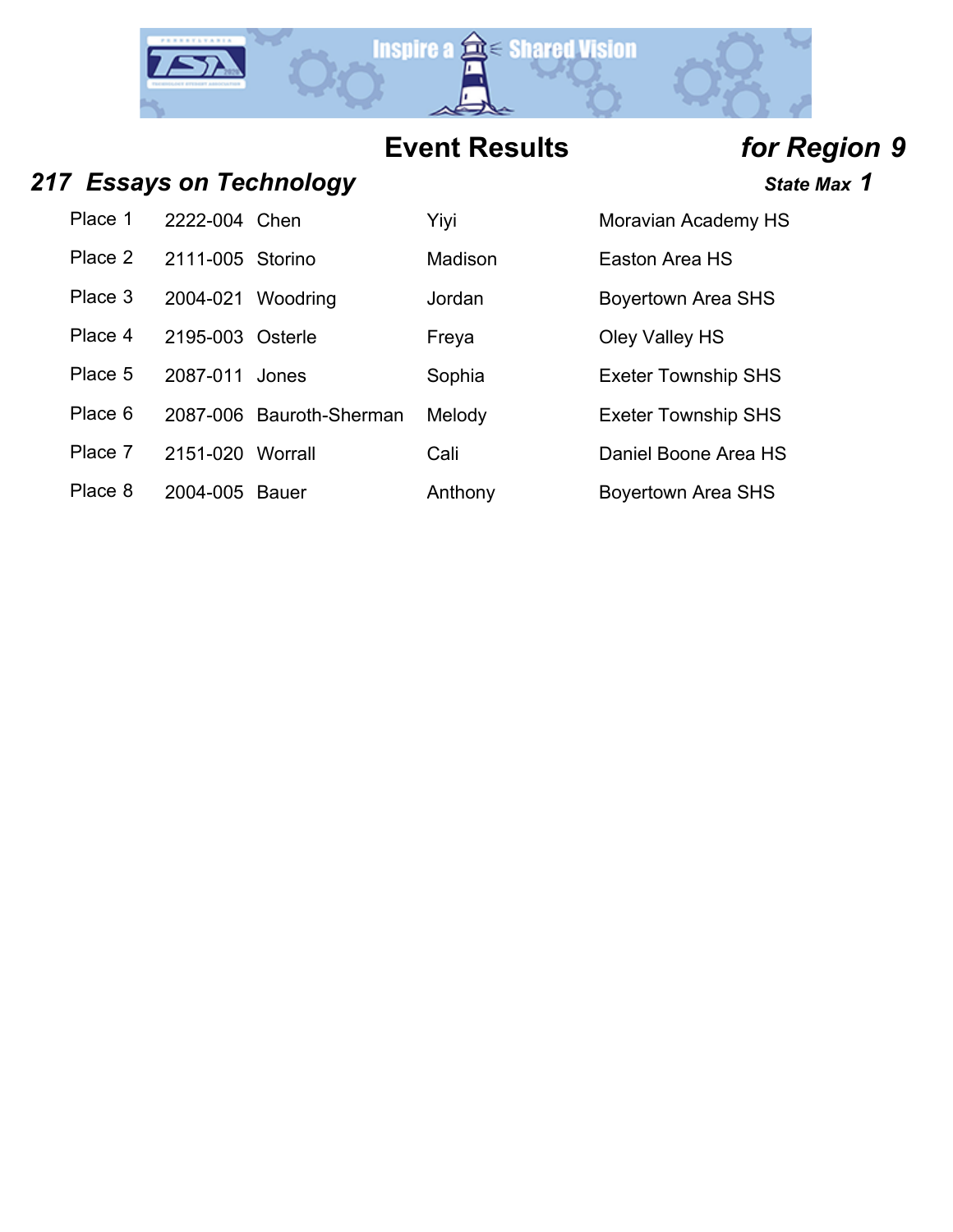

### *218 Extemporaneous Presentation State Max Q*

|         | Place 1 2151-003 Sweet | Zoe            | Daniel Boone Area HS      |
|---------|------------------------|----------------|---------------------------|
| Place 2 | 2195-010 Sarge         | Parker         | Oley Valley HS            |
| Place 3 | 2004-035 Hyland        | <b>Natalie</b> | <b>Boyertown Area SHS</b> |
| Place 4 | 2195-014 Smith         | Jackson        | Oley Valley HS            |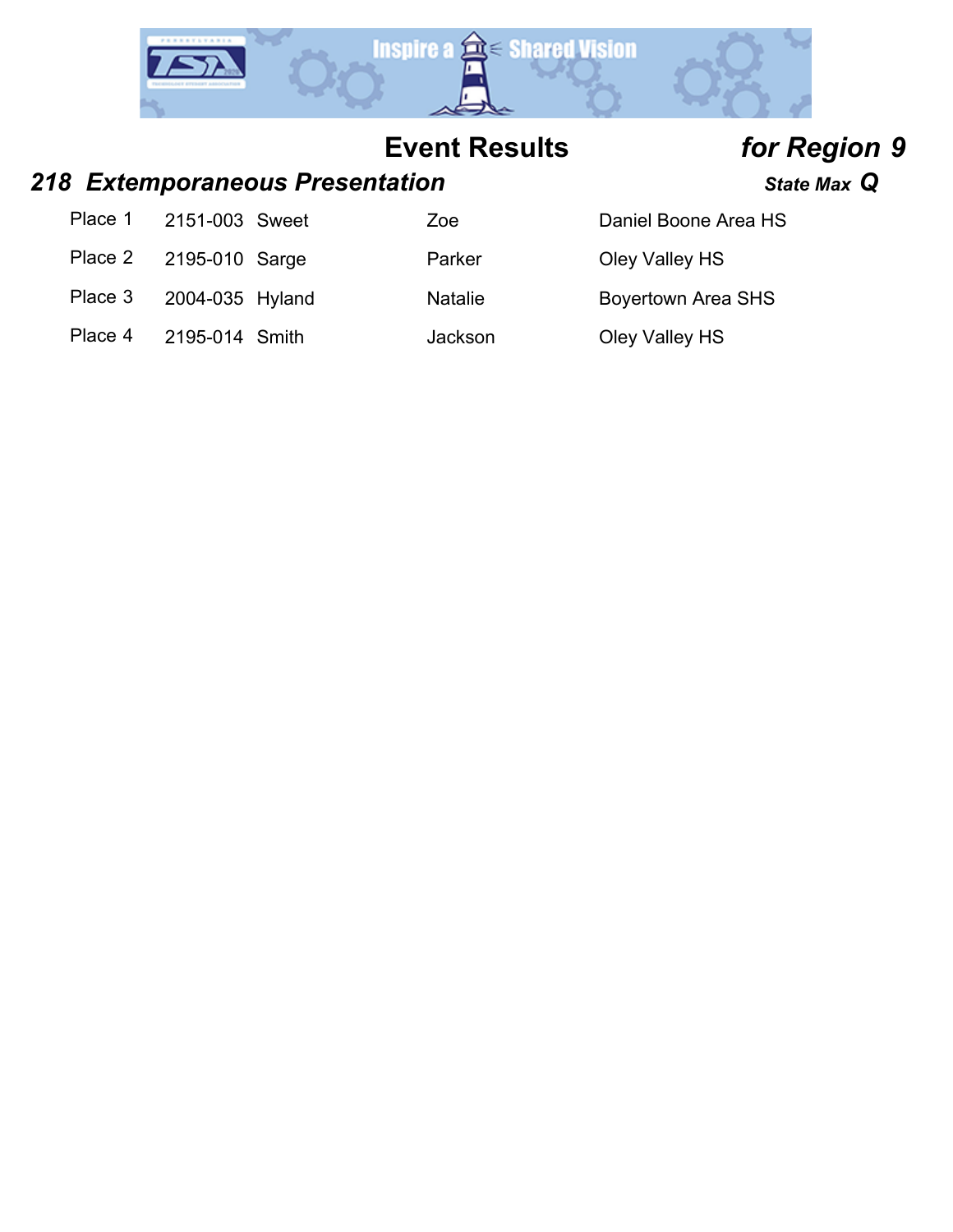

# *222 Future Technology & Engineering Teacher State Max 2*

| Place 1 | 2004-044 Johri |  |
|---------|----------------|--|
|         |                |  |

Tanisha **Boyertown Area SHS** 

Place 2 2151-003 Sweet Zoe Daniel Boone Area HS

Place 3 2004-041 Ramsey Samantha Boyertown Area SHS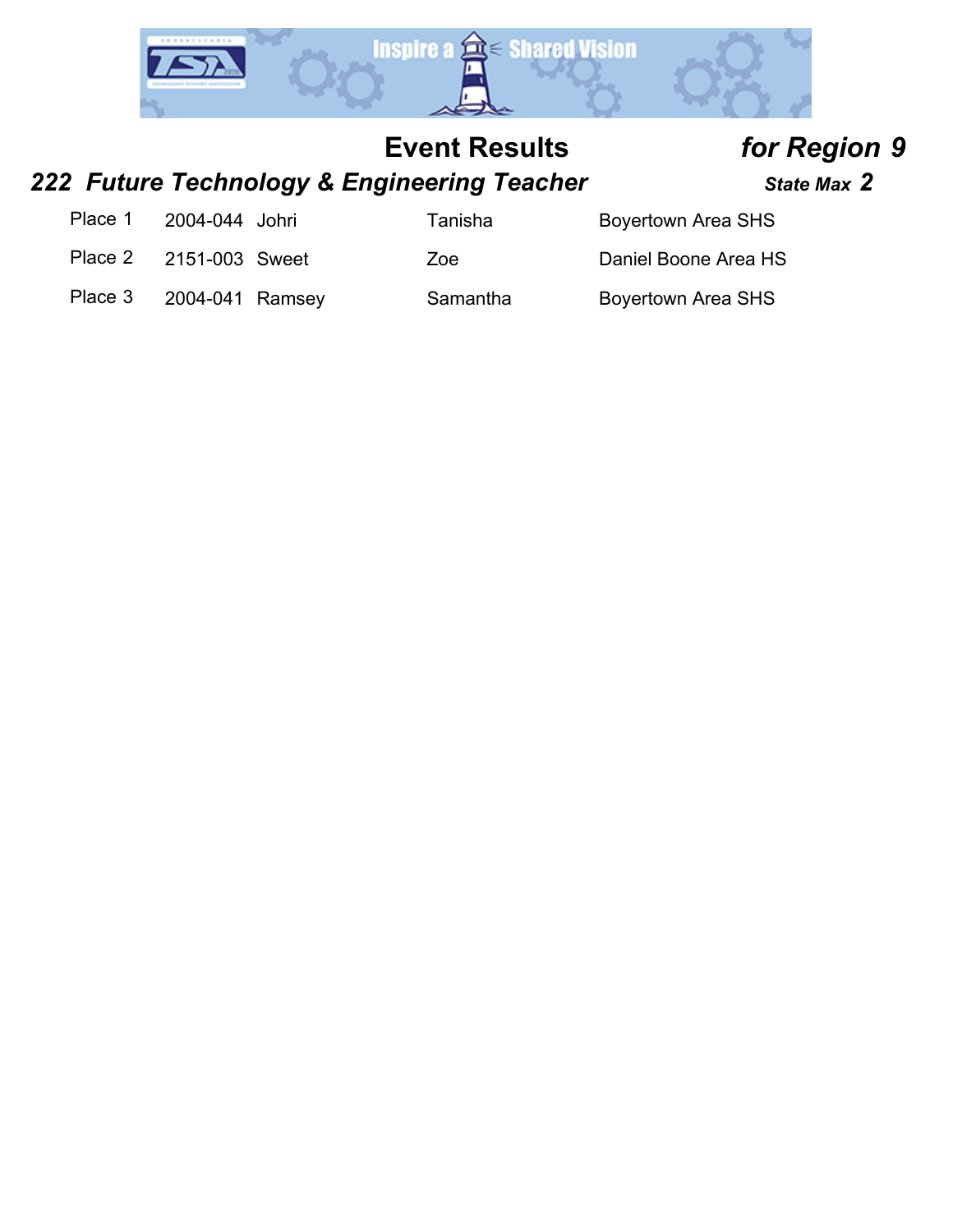

### **225** *Music Production* **State Max 2 325** *Music Production*

- Place 1 2063-901 Team A Stroudsburg HS
- Place 2 2004-901 Team A Boyertown Area SHS
- 
- 
- Place 4 2195-901 Team A Cley Valley HS
- Place 5 2222-901 Team A Moravian Academy HS
- Place 6 2111-901 Team A Easton Area HS

- 
- Place 3 2087-901 Team A Exeter Township SHS
	-
	-
	-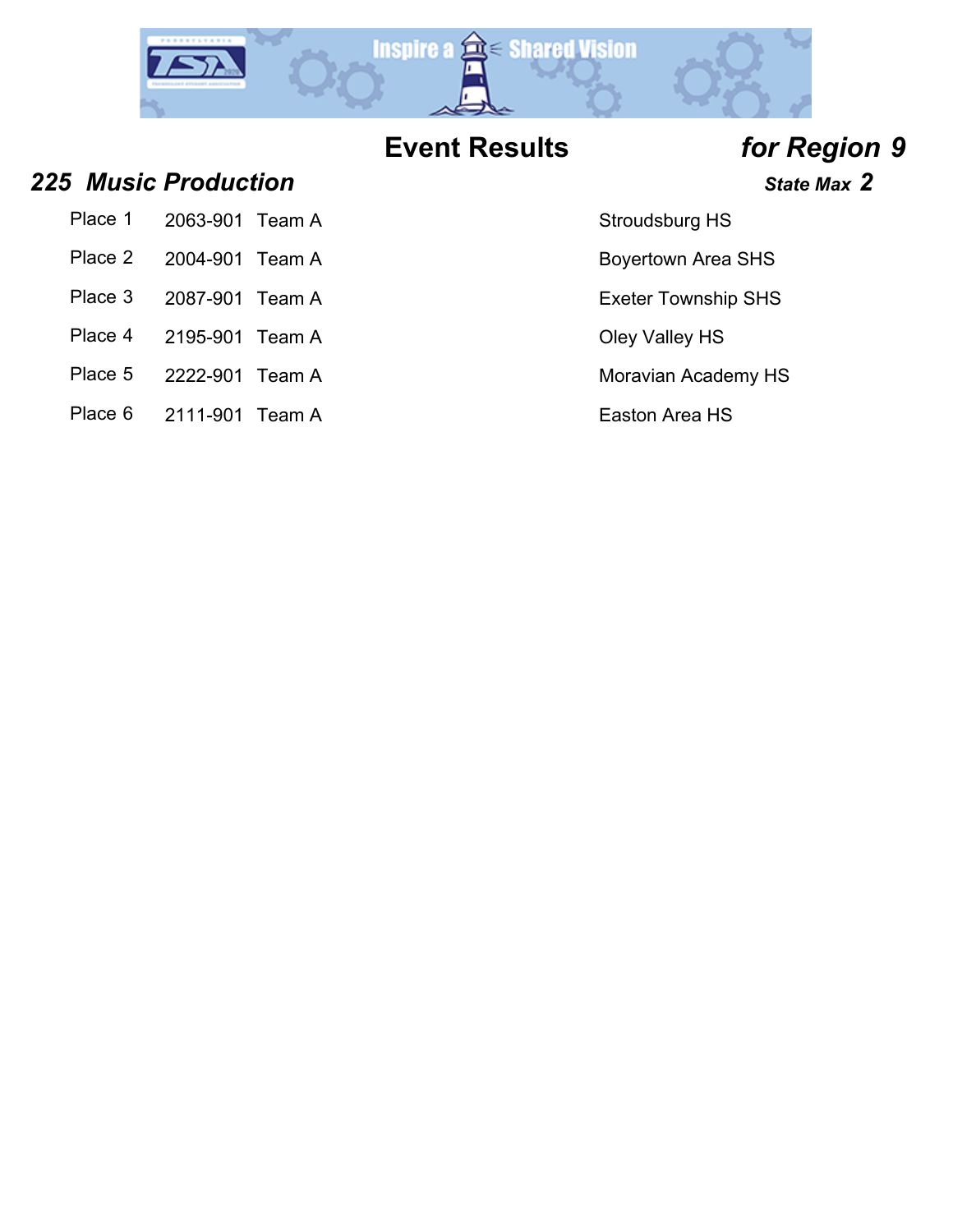

### *227 Photographic Technology State Max Q*

| Place 1 | 2004-002 Martin | Madison         | <b>Boyertown Area SHS</b> |
|---------|-----------------|-----------------|---------------------------|
| Place 2 | 2004-035 Hyland | <b>Natalie</b>  | <b>Boyertown Area SHS</b> |
| Place 3 | 2004-011 Eslava | <b>Danielle</b> | <b>Boyertown Area SHS</b> |

Place 4 2004-031 Camp Lyndsay

Place 5 2087-026 Smith Jada

Place 6 2151-020 Worrall Cali

Place 7 2151-008 Lavenia Alexandra Daniel Boone Area HS

Place 8 2111-006 Ngheim Kara Kara Easton Area HS

| Boyertown Area SHS         |
|----------------------------|
| <b>Boyertown Area SHS</b>  |
| <b>Boyertown Area SHS</b>  |
| <b>Boyertown Area SHS</b>  |
| <b>Exeter Township SHS</b> |
| Daniel Boone Area HS       |
| Paniel Boone ∆rea HS       |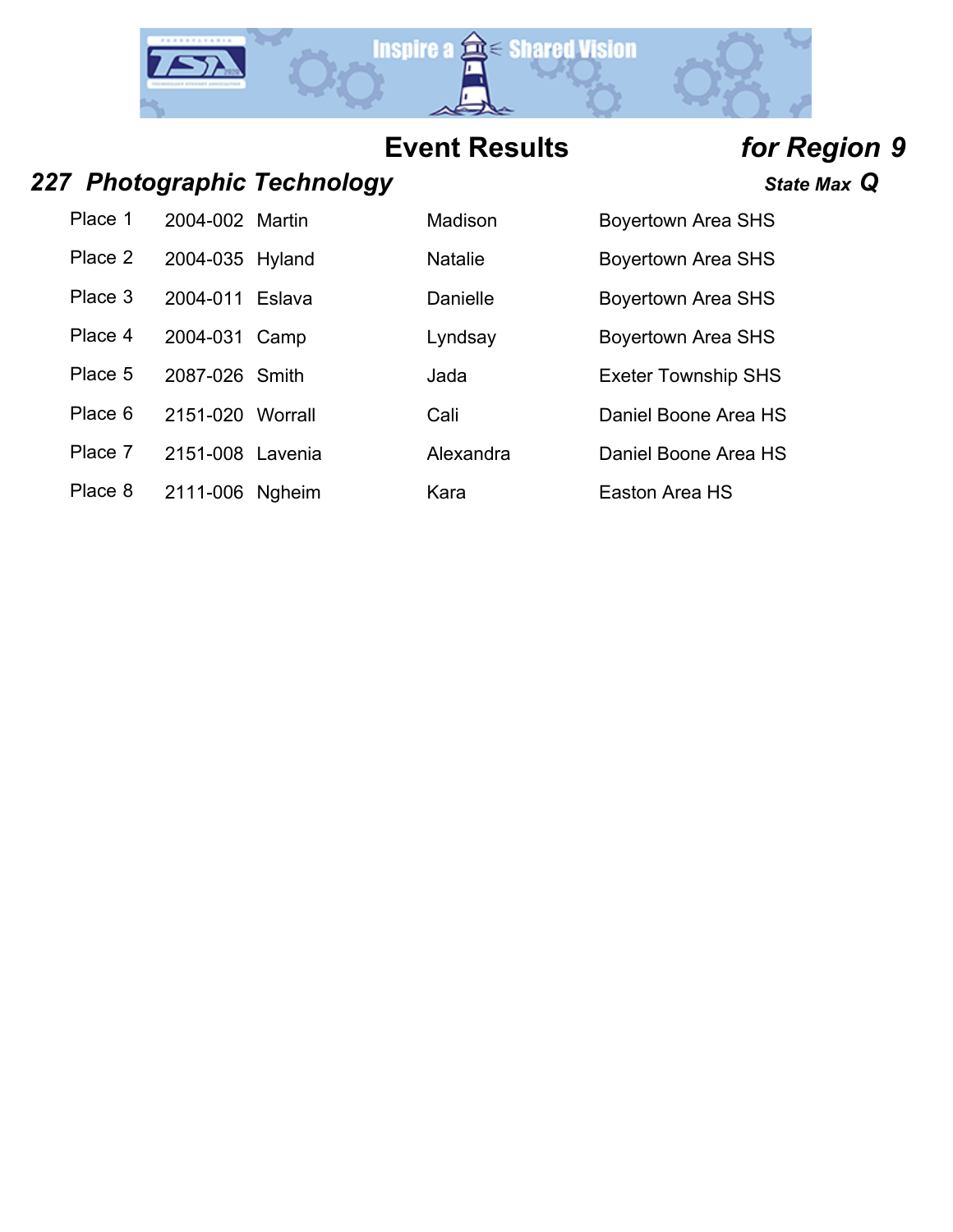

### *228 Prepared Presentation State Max Q*

Place 4 2087-015 Kunduru Hanskia Kunduru Hanskia Exeter Township SHS

| Place 1 2004-035 Hyland | <b>Natalie</b> | <b>Boyertown Area SHS</b> |
|-------------------------|----------------|---------------------------|
| Place 2 2004-010 Eslava | Dana           | <b>Boyertown Area SHS</b> |
| Place 3 2151-003 Sweet  | Zoe            | Daniel Boone Area HS      |
|                         |                |                           |

| า Area SHS |  |
|------------|--|
|            |  |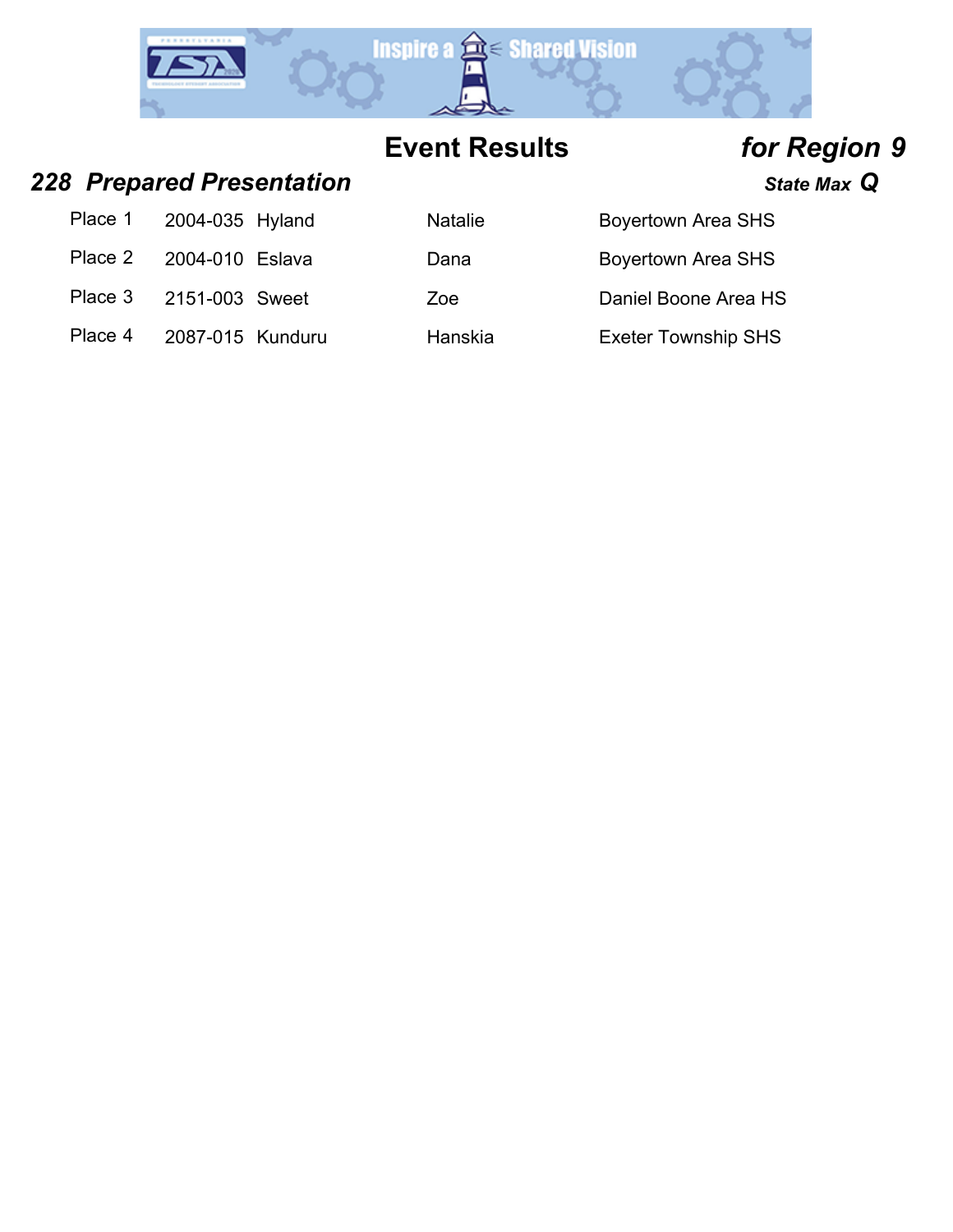

### *229 Promotional Design State Max 1*

| Place 1 | 2151-016 Cappelletti |
|---------|----------------------|
|         |                      |

- Place 2 2004-012 Schott Ell
- Place 3 2004-013 Lawn En
- Place 4 2004-007 Young Ca
- Place 5 2151-008 Lavenia Ale

|         | 7101108001101 <del>1</del> |                              |           |                           | uuu |
|---------|----------------------------|------------------------------|-----------|---------------------------|-----|
|         |                            | Place 1 2151-016 Cappelletti | Alexia    | Daniel Boone Area HS      |     |
| Place 2 | 2004-012 Schott            |                              | Elliot    | <b>Boyertown Area SHS</b> |     |
| Place 3 | 2004-013 Lawn              |                              | Emilie    | <b>Boyertown Area SHS</b> |     |
| Place 4 | 2004-007 Young             |                              | Caroline  | <b>Boyertown Area SHS</b> |     |
| Place 5 | 2151-008 Lavenia           |                              | Alexandra | Daniel Boone Area HS      |     |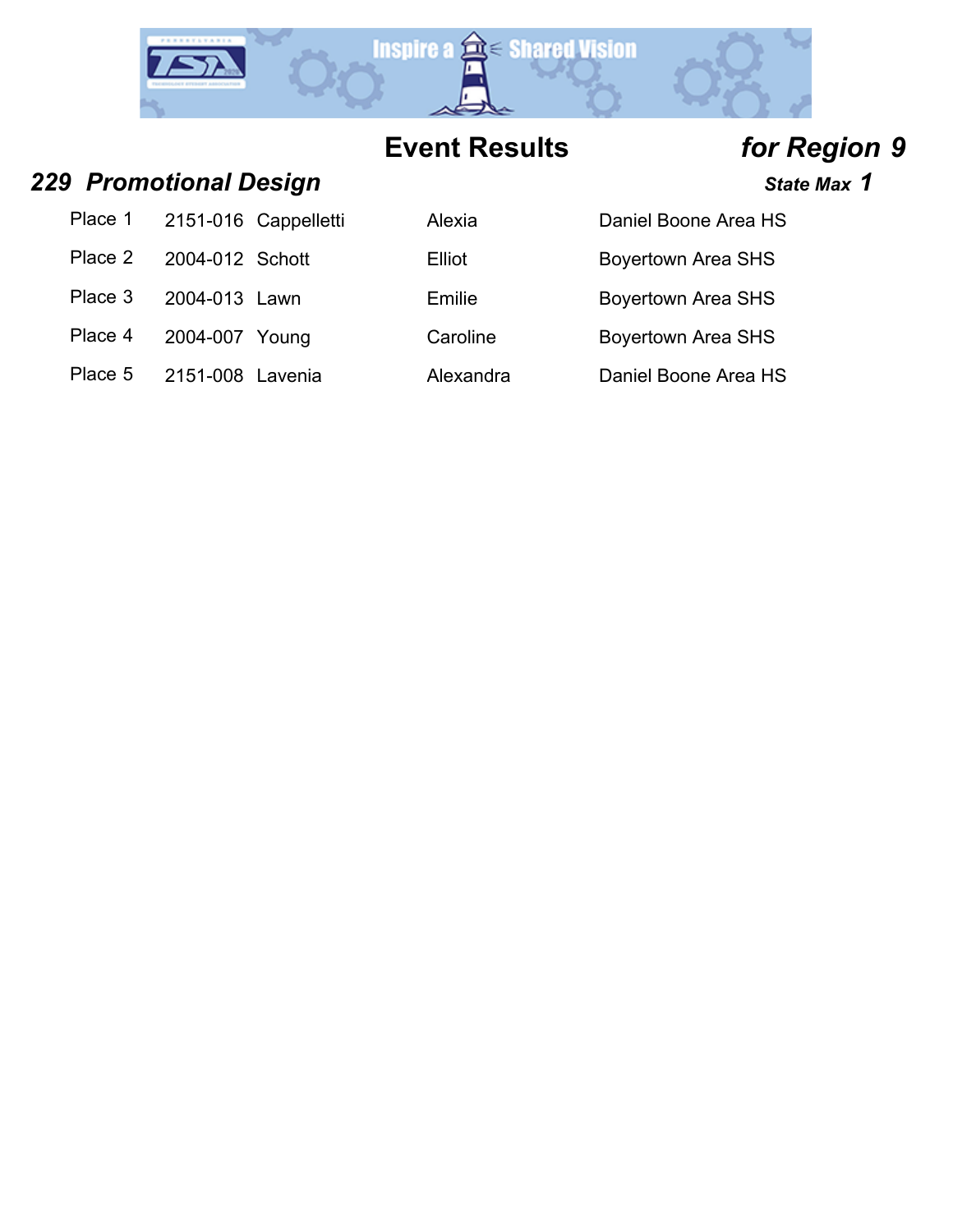

### *230 Scientific Visualization (SciVis) State Max 2*

- Place 1 2004-902 Team B Boyertown Area SHS
- Place 2 2087-901 Team A Exeter Township SHS
- Place 3 2004-901 Team A Boyertown Area SHS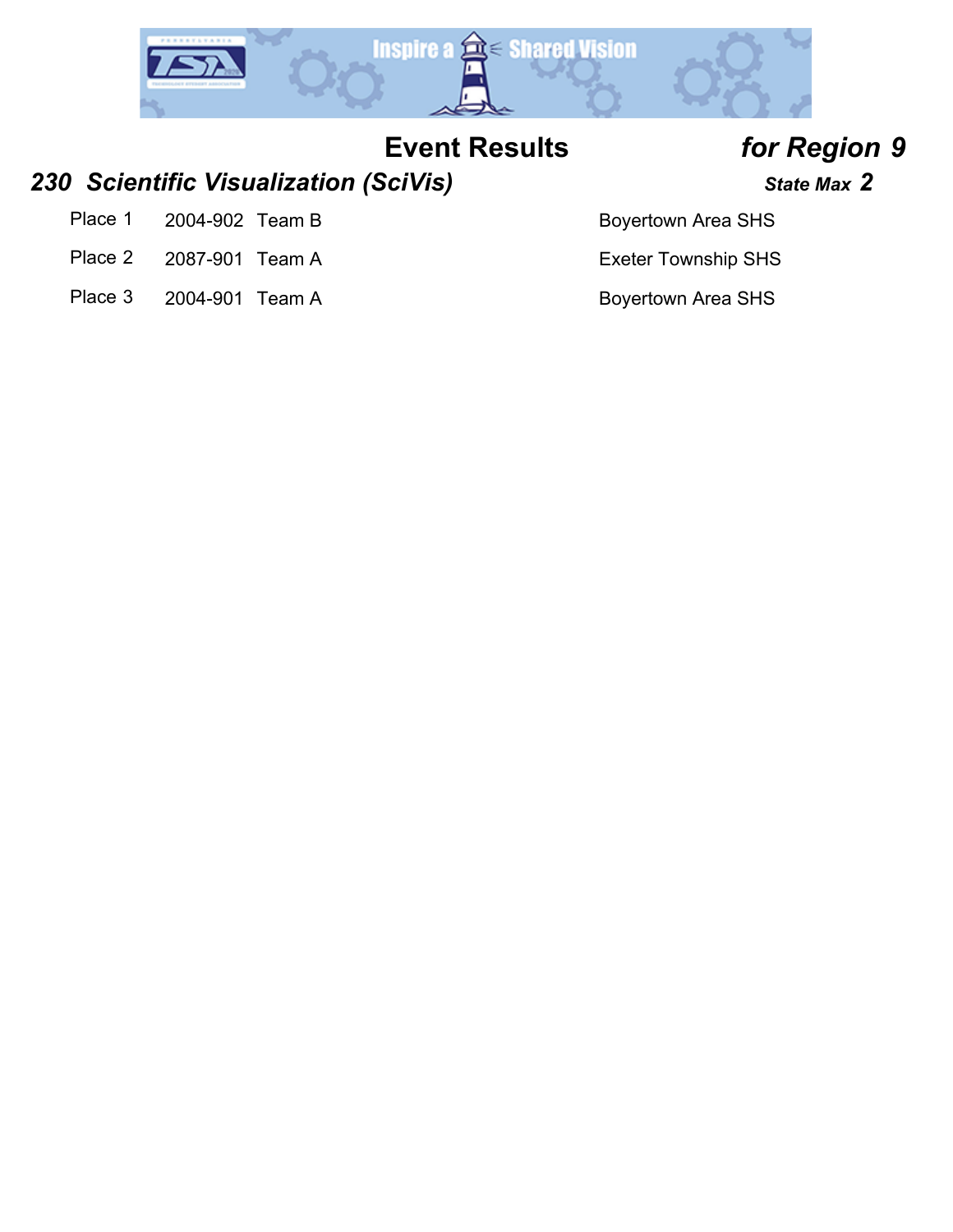

### 236 *Transportation Modeling* **State Max 2 State Max 2**

- Place 1 2151-013 Vitabile Kayla Chaniel Boone Area HS
- Place 2 2087-010 Hummel Michael Exeter Township SHS

Place 3 2004-046 Roma Wesley Boyertown Area SHS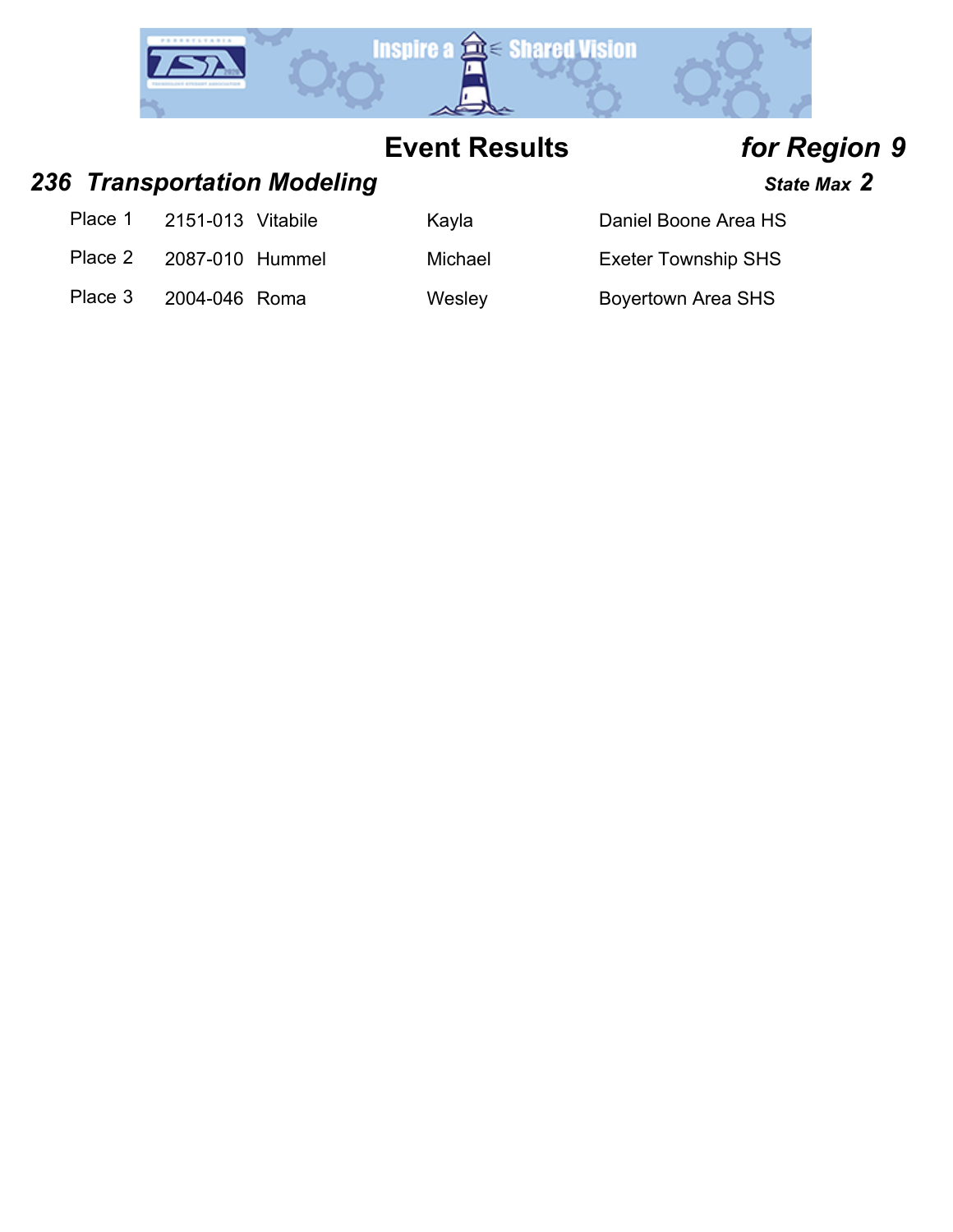

- **237 Video Game Design** *State Max* **2 and** *State Max* **2** 
	- Place 1 2004-901 Team A Boyertown Area SHS
	- Place 2 2004-902 Team B Boyertown Area SHS
	- Place 3 2087-901 Team A Exeter Township SHS
	- Place 4 2051-901 Team A Bangor Area HS

- 
- 
-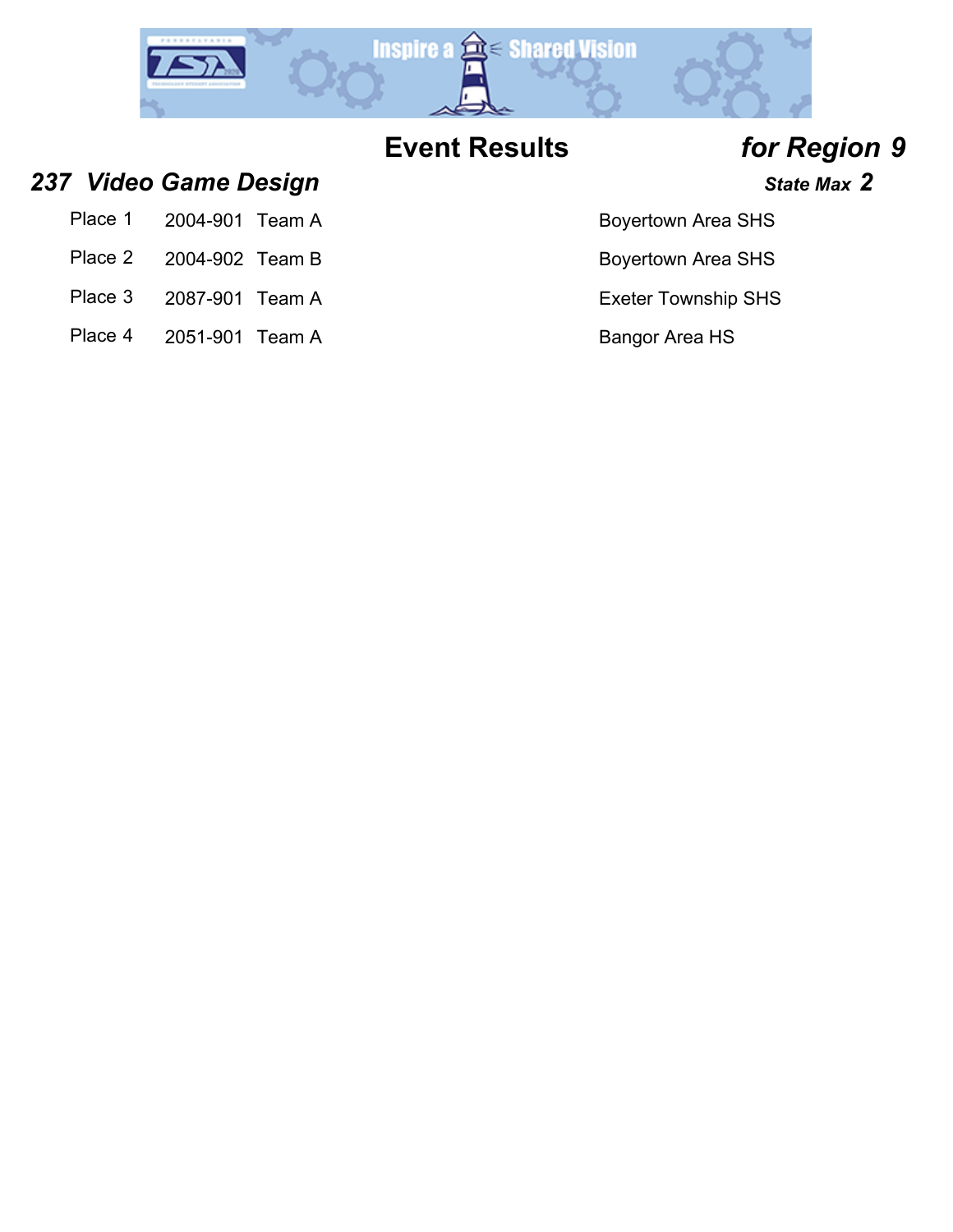

### *238 Webmaster State Max 1*

- Place 1 2087-901 Team A Exeter Township SHS
- Place 2 2004-902 Team B Boyertown Area SHS
- Place 3 2222-901 Team A Moravian Academy HS
- Place 4 2151-901 Team A Daniel Boone Area HS

- 
-